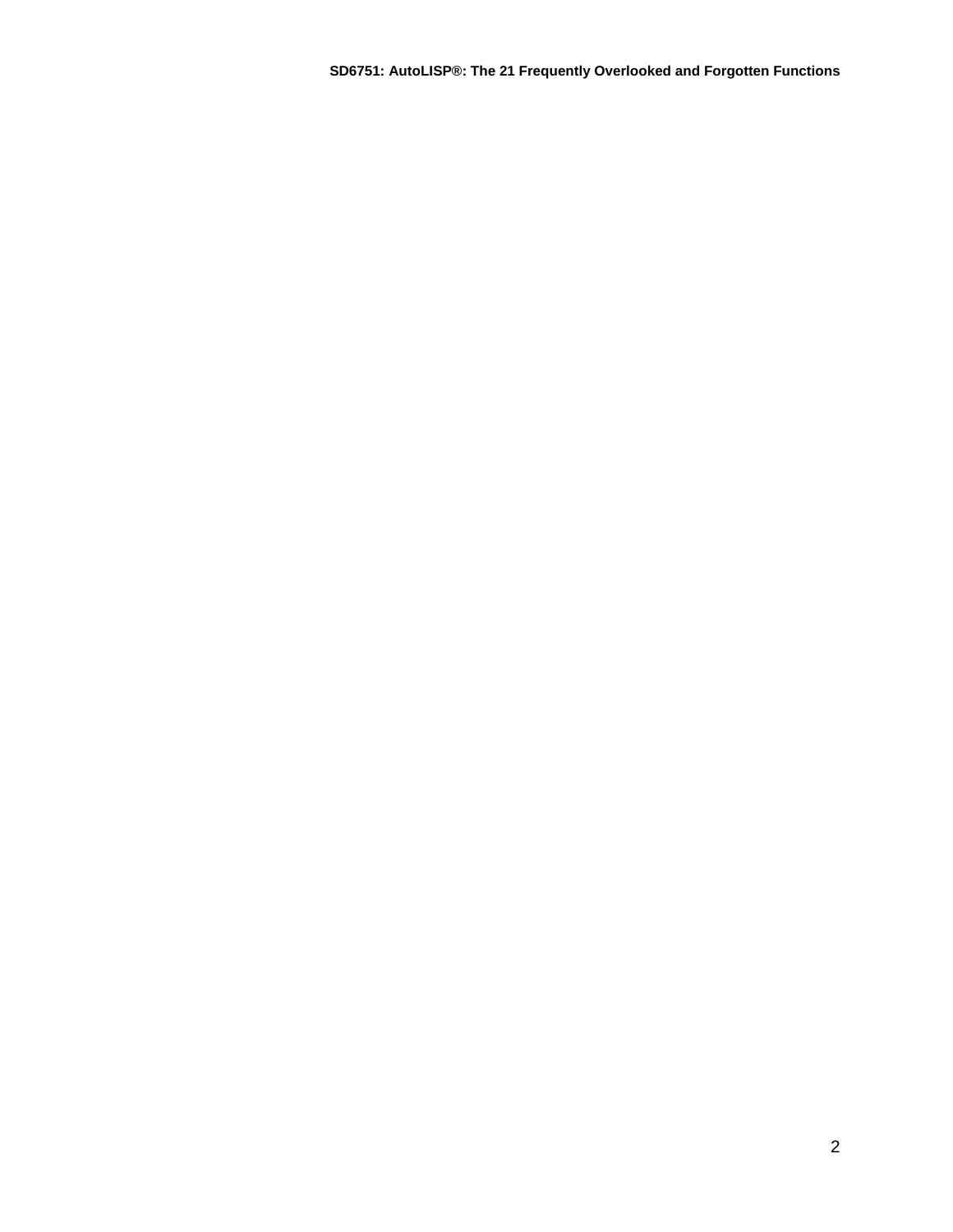# **Contents**

| $\mathbf 1$    |  |
|----------------|--|
| 2              |  |
| 3              |  |
| 4              |  |
| 5              |  |
| 6              |  |
| 7              |  |
| 8              |  |
| 9              |  |
| 10             |  |
| 11             |  |
| 12             |  |
| A <sub>1</sub> |  |
| A <sub>2</sub> |  |
|                |  |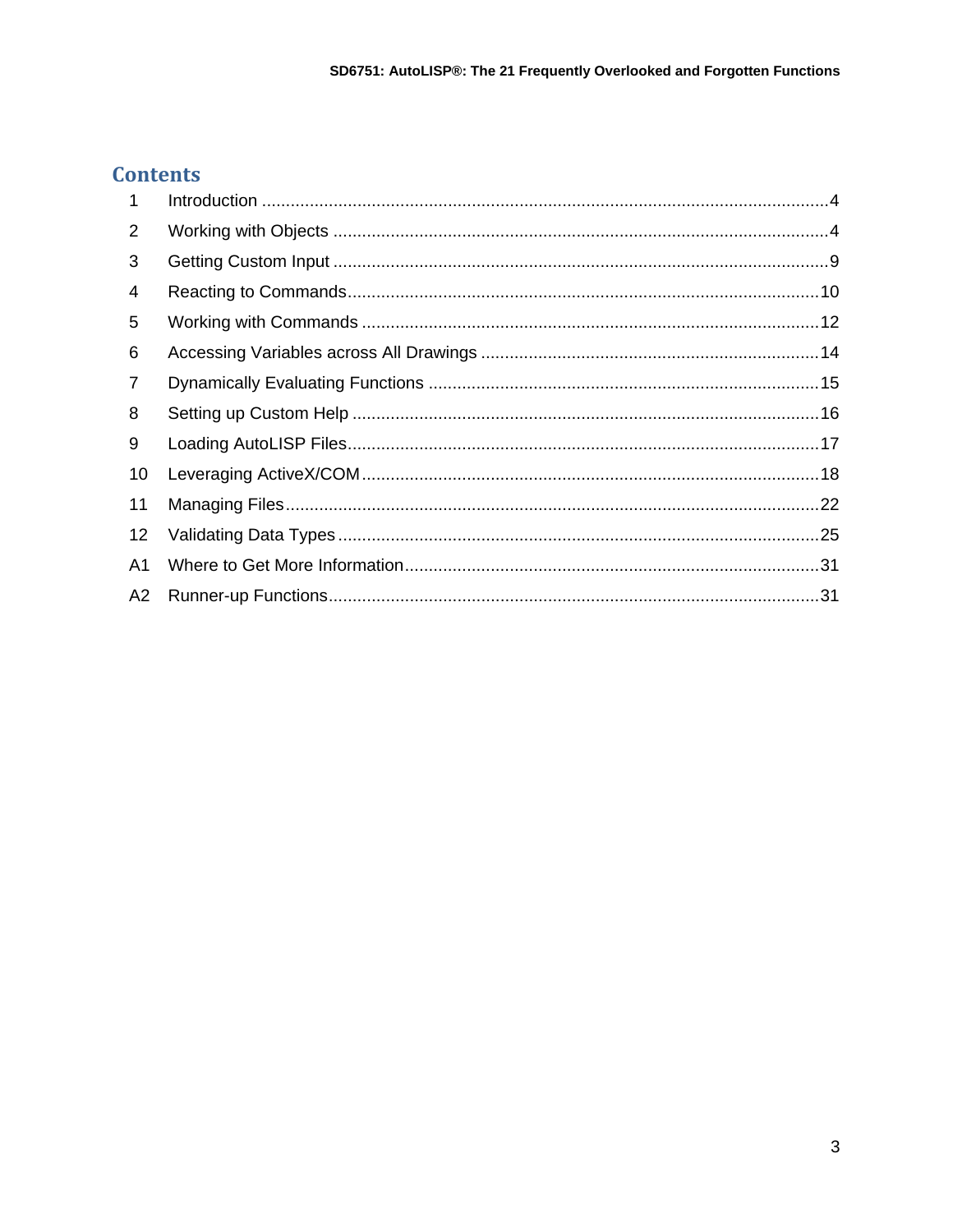# **1 Introduction**

The AutoLISP programming language has been around for nearly 3 decades and for much of that time, its core functionality has remained consistent with the exception of ActiveX/COM support being introduced with AutoCAD 2000-based products. While almost everything has remained fairly static, there are many functions that are left undiscovered or become forgotten for a number of reasons. AutoLISP as many have discovered allows for the manipulation of objects in a drawing, adding new objects, and automating simple and complex tasks. This session doesn't focus on why AutoLISP is important, as you already know it is in the work you do and is why you are here today.

During this session, I unearth many of the functions even I forgot about at times when creating new code samples. Many of the functions discussed here fall into 1 of 12 different categories, and those categories are:

- **Work with objects** *entmakex*, *dumpallproperties*, and *getpropertyvalue*/*setpropertyvalue*
- **Request custom user input** *grread*
- **Reactors** *vlr-command-reactor*
- **Access commands** *initcommandversion* and *vlax-add-cmd*
- **Access symbols**  *vl-bb-ref*/*vl-bb-set*
- **Dynamic evaluation of expressions** *read* and *eval*
- **Custom Help** *setfunhelp*
- **Load LSP files** *vl-load-all* and *autoload*
- **Access Third-Party COM Libraries** *vlax-import-type-library*
- **File management** *findfile*, *vl-mkdir*, and *vl-file-copy*
- **Validate data, debug, and handle errors**  *type*, *trace*/*untrace*, *vl-catch-all-apply*, and *atoms\_family*

## **2 Working with Objects**

Non-graphical and graphical object creation and manipulation are two of the common uses for AutoLISP. Most AutoLISP programs utilize the command function when creating a new object, and in most cases that might work well but there are some limitations with this approach. A few reasons why you might not want to use the command function are:

- Increase the backward and forward compatibility of a program
- No command-line version of a command, such as table and multileader styles
- Might need to use multiple commands to complete a task; create an object, place it on a specific layer and more
- Better control over when objects are undone using the Begin and End options of the UNDO command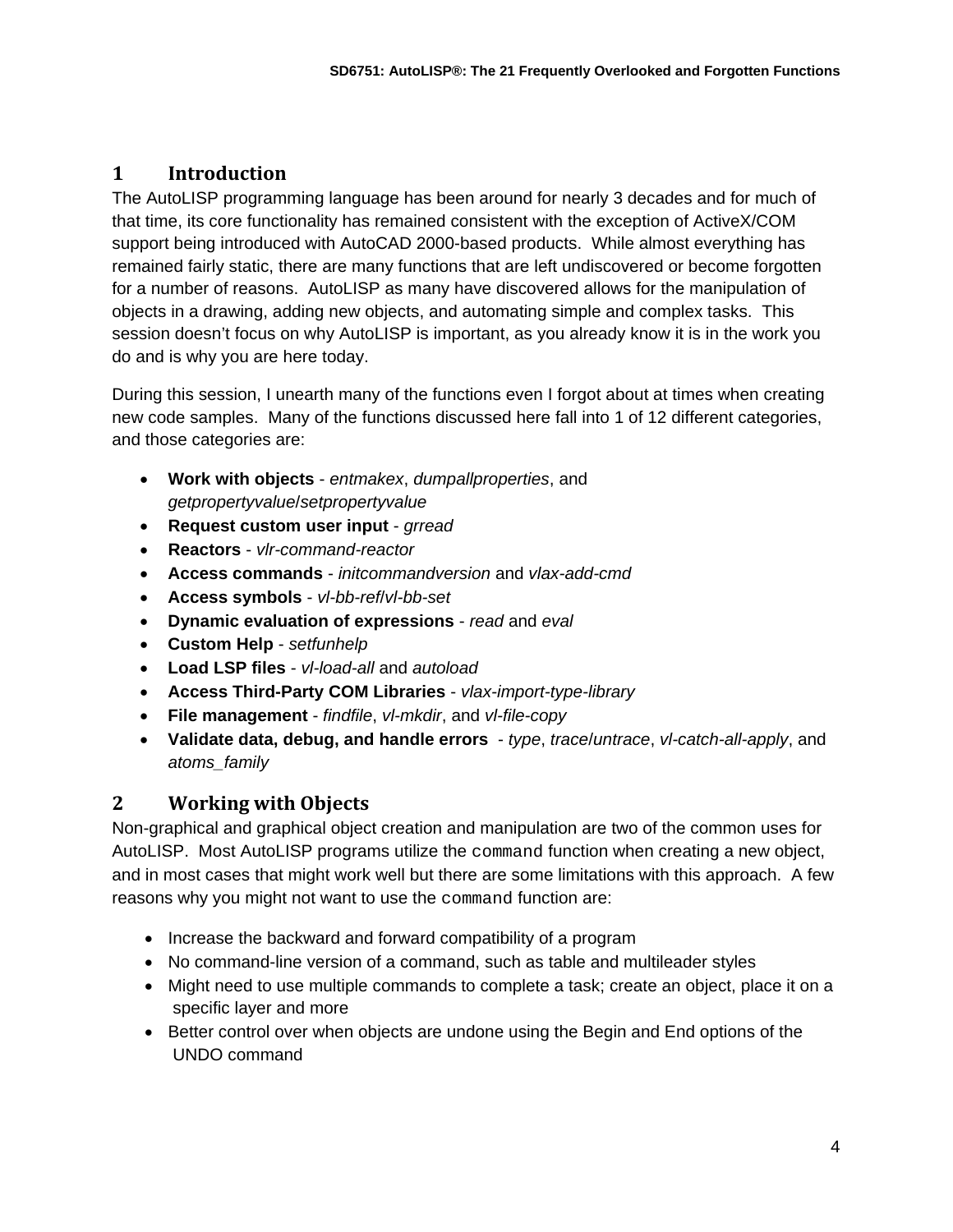Instead of using the command function to create a new non-graphical or graphical, you can use the entmakex function. The syntax for the entmakex function is:

```
(entmake '(dotted_pairs))
```
For example, the following draws a line from 0,0,0 to 5,5,0:

```
(entmakex '((0 . "LINE")
               (10 0.0 0.0 0.0) ; Start point
               (11 5.0 5.0 0.0) ; End point
\overline{\phantom{a}})
```
**NOTE:** The entmake function can be used to create a new object too. The difference between entmake and entmakex is that entmakex returns an entity name (ename) and entmake doesn't.

The following demonstrates a function that can add a line, circle, or layer without using a command:

```
; Helper function used to create an object without using the commands
(defun addObj (objType / newObj)
    (setq newObj
              (cond
                     ((= (strcase objType) "LINE")
                            (entmakex '((0 . "LINE")
                                                (10 0.0 0.0 0.0) ; Start point
                                               (11 1.0 1.0 1.0) ; End point
е производство в селото на селото на селото на селото на селото на селото на селото на селото на селото на сел<br>Селото на селото на селото на селото на селото на селото на селото на селото на селото на селото на селото на
\overline{\phantom{a}}\overline{\phantom{a}} ((= (strcase objType) "CIRCLE")
                           (entmakex '((0 . "CIRCLE")
                                               (10 0.0 0.0 0.0) ; Center point
                                             (40 \t1.0) ; Radius
е производство в селото на селото на селото на селото на селото на селото на селото на селото на селото на сел<br>Селото на селото на селото на селото на селото на селото на селото на селото на селото на селото на селото на
\overline{\phantom{a}}\overline{\phantom{a}} ((= (strcase objType) "LAYER")
                           (entmakex (list (cons 0 "LAYER")
                                                      (cons 100 "AcDbSymbolTableRecord")
                                                      (cons 100 "AcDbLayerTableRecord")
                                                     (\text{cons } 2 \text{ "OBJ"}) ; Name<br>(\text{cons } 70 \text{ 0}) ; State
                                                     (cons 70 0) <br>(cons 62 7) ( Color
                                                      (cons 62 7)(cons 6 "Continuous") ; Linetype
) and the contract of \mathcal{L}) and the contract of \mathcal{L}
```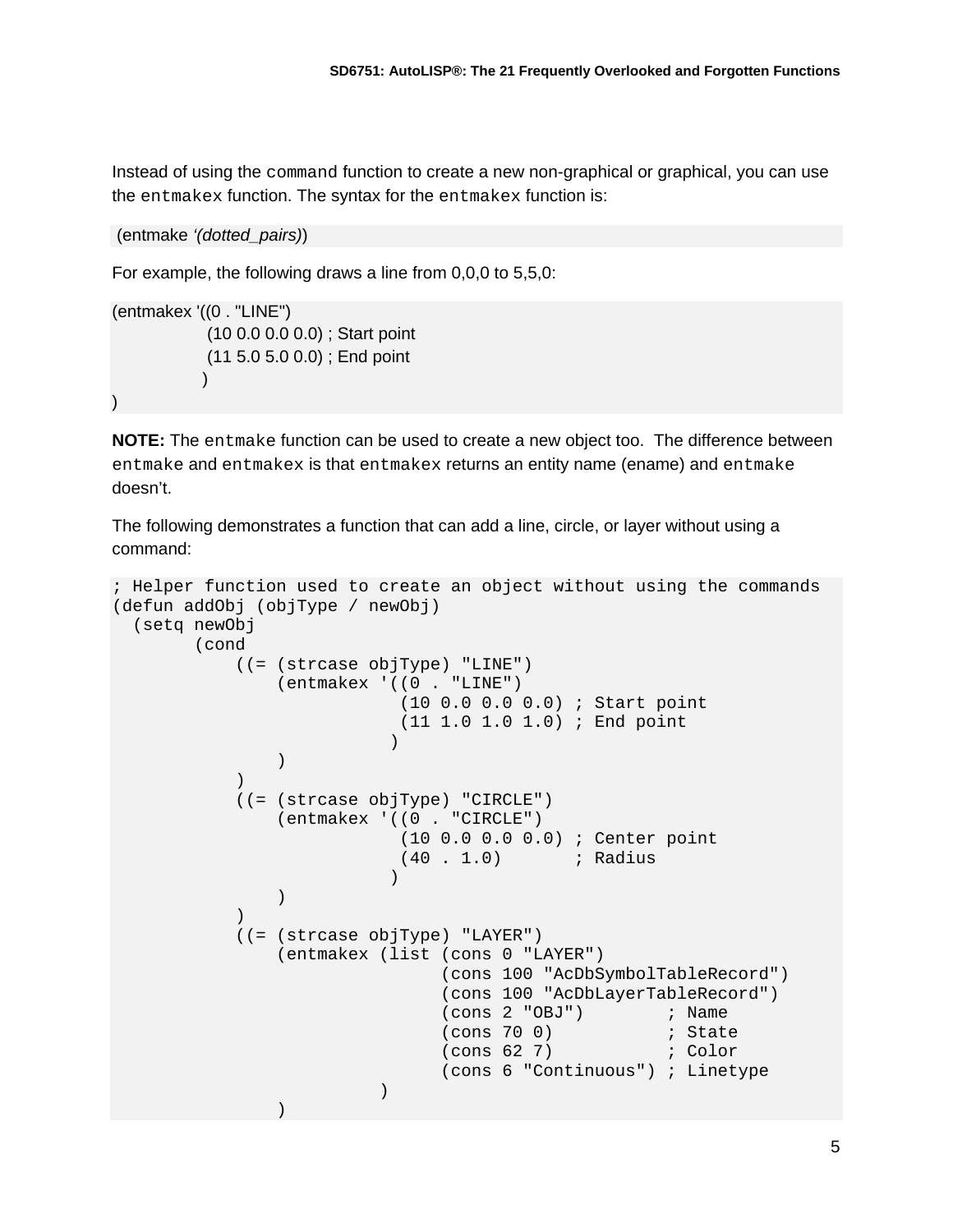```
\overline{\phantom{a}}\overline{\phantom{a}} )
)
```
The following statements demonstrate how to use the custom *addObj* function:

; Create a new layer (addObj "Layer")

; Create a new line (addObj "Line")

; Create a new circle (addObj "Circle")

Once an object has been added to the drawing, you might modify the object using a command with the command function or DXF manipulation. DXF manipulation can be a bit cryptic as a new AutoLISP developer or even as a veteran AutoLISP developer, but is more flexible than using a command at times.

The following shows the code that might be used to update the radius of a circle using the DXF code group value of 40:

```
(defun c:ChangeRadius ( / )
  (setq ent (car (entsel "\nSelect a circle: ")))
  (setq ed (entget ent))
  ; Change the circle's radius to 2
  (setq ed 
   (subst (cons 40 2.0)
     (assoc 40 ed)
     ed
   ) 
  )
  ; Modify and update the object
  (entmod ed)
  (entupd ent)
(princ)
)
```
Starting with AutoCAD 2011-based products, an alternative set of functions were introduced that provided more flexibility than using commands and required less code than manipulating DXF code group values. These functions are:

• dumpallproperties - Outputs the current values of the object's properties. Syntax: (dumpallproperties ename *[context]*)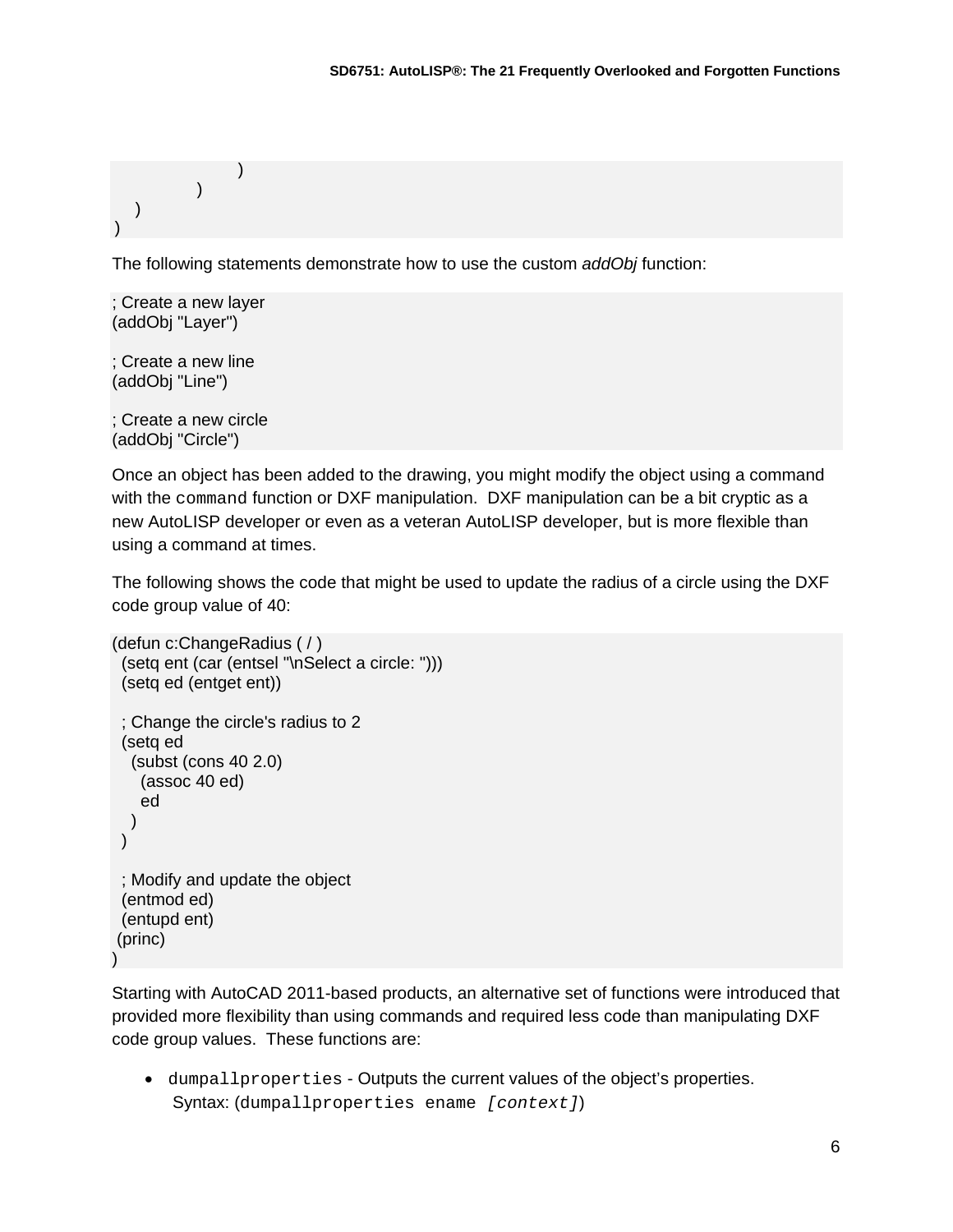- getpropertyvalue Gets the current value of an object's property. Syntax: (getpropertyvalue ename propertyname)
- setpropertyvalue Sets the current value of an object's property. Syntax: (getpropertyvalue ename propertyname value)

**NOTE:** The ispropertyvalue function returns T or nil if a property is available for the specified object.

```
(entmakex '((0 . "CIRCLE")
              (10 0.0 0.0 0.0) ; Center point
              (40 . 1.0) ; Radius
\overline{\phantom{a}})
```
(dumpallproperties (entlast))

Here is part of the output that is created for a circle object with the dumpallproperties function:

```
Begin dumping object (class: AcDbCircle)
Annotative (type: bool) (LocalName: Annotative) = Failed to get value
AnnotativeScale (type: AcString) (RO) (LocalName: Annotative scale) = Failed to get value
Area (type: double) (RO) (LocalName: Area) = 3.141593
BlockId (type: AcDbObjectId) (RO) = 7ffffb039f0
CastShadows (type: bool) = 0Center/X (type: double) (LocalName: Center X) = 0.000000Center/Y (type: double) (LocalName: Center Y) = 0.000000
Center/Z (type: double) (LocalName: Center Z) = 0.000000
Circumference (type: double) (LocalName: Circumference) = 6.283185
ClassName (type: AcString) (RO) =
Closed (type: bool) (RO) (LocalName: Closed) = Failed to get value
CollisionType (type: AcDb::CollisionType) (RO) = 1
Color (type: AcCmColor) (LocalName: Color) = BYLAYER
Diameter (type: double) (LocalName: Diameter) = 2.000000
...
Handle (type: AcDbHandle) (RO) = 1e2
Radius (type: double) (LocalName: Radius) = 1.000000
...
Thickness (type: double) (LocalName: Thickness) = 0.000000
Transparency (type: AcCmTransparency) (LocalName: Transparency) = 0
Visible (type: AcDb::Visibility) = 0
End object dump
```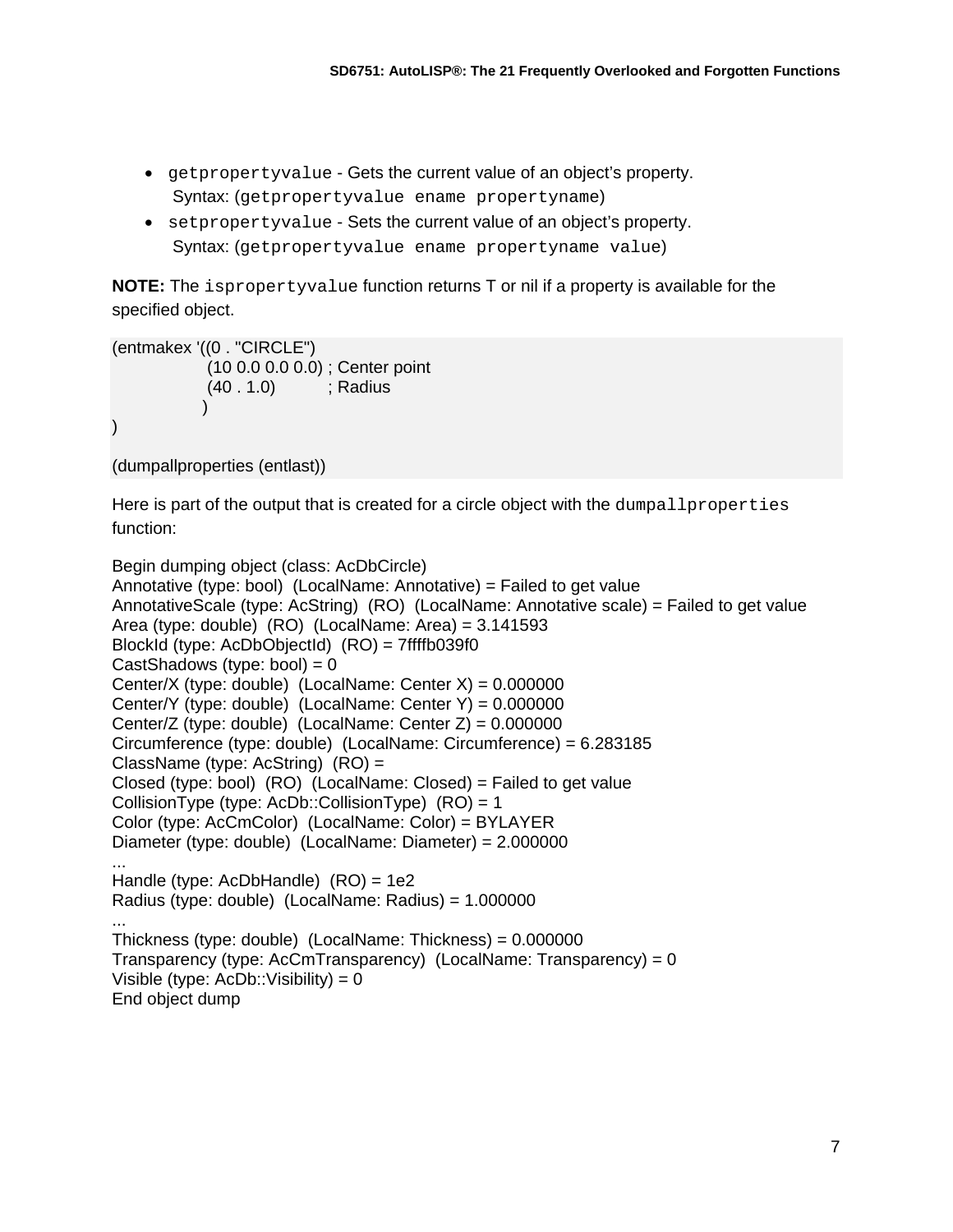A revision to the ChangeRadius function in the previous code sample using the setpropertyvalue function would look something like the following:

```
(defun c:ChangeRadius ( / )
  (setq ent (car (entsel "\nSelect a circle: ")))
  (setpropertyvalue ent "radius" 2)
(princ)
\lambda
```
The following defines a function that uses the custom addOb j function and manipulates the properties of the objects that are added:

```
(defun c:newObjects ( / layEnt newObj)
   ; Create a new Layer named Const if it does not exist
   (if (= (setq layEnt (tblobjname "layer" "Const")) nil)
     (progn
       (setq layEnt (addobj "Layer"))
       ; Update the new layers name
       (setpropertyvalue layEnt "Name" "Const")
       ; Set the color of the new layer
       ; Color can be ACI (6), true color (125,125,125),
       ; or color book (PANTONE+ CMYK Coated,PANTONE P 1-3 C)
       (setpropertyvalue layEnt "Color" "231,18,18")
       ; Set the layer so it cannot be plotted
       (setpropertyvalue layEnt "IsPlottable" 0)
     )
   )
   ; Create a new line
   (setq newObj (addObj "Line"))
   ; Set the start and end point
   (setpropertyvalue newObj "StartPoint" '(0.0 0.0 0.0))
   (setpropertyvalue newObj "EndPoint" '(5.0 5.0 0.0))
   ; Change the layer of the new line
   (setpropertyvalue newObj "LayerID" layEnt)
   ; Create a new circle
   (setq newObj (addObj "Circle"))
   ; Set the start and end point
   (setpropertyvalue newObj "Center" '(5.0 5.0 0.0))
   ; Change the layer of the new line
   (setpropertyvalue newObj "LayerID" layEnt)
```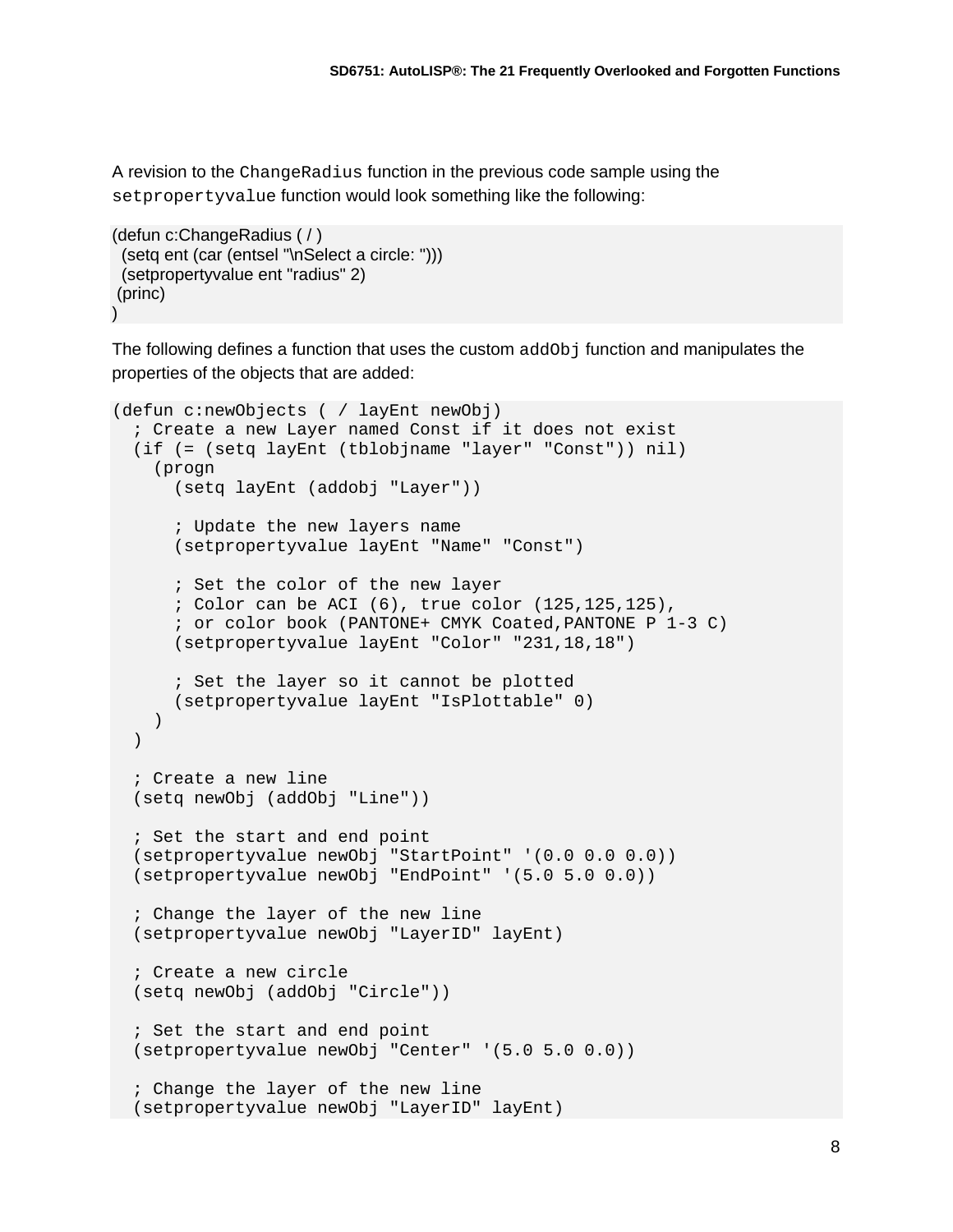```
(princ)
\left( \right)
```
**NOTE:** The sample code from this section can be found in the *2 - Working with Objects.lsp* file in the dataset.

## **3 Getting Custom Input**

AutoLISP offers a number of functions that can be used to get input from the user, but there are times when you might want to only accept specific values or limit the number of characters that can be entered. The grread function can be used to define a custom function that requests the user for input and then based on the return value of the gread function, you can choose to continue prompting for input or not. The syntax for the grread function is:

```
(grread [cursor_tracking] [input_filters [cursor_type]])
```
The following defines two functions that demonstrate the use of the grread function:

```
; Prompts for a value between 0-9 and masks the output
(defun c:MyPINCode ( / number)
   (setq number "")
   (prompt "\nEnter a whole number [backspace to clear]: ")
   (setq code (grread))
  (\text{while } (\text{and } (= 2 \text{ (car code)}))(and \left(\frac{1}{2} \ 13 \ (cadr code)\right) ; Enter
                        (/= 32 (cadr code)))) ; Spacebar
    (if (and (>= (cadr code) 48)
                (<= (cadr code) 57))
        (progn
          (setq ch (chr (cadr code)))
          (setq number (strcat number ch))
          (princ "*")
       \left( \right) )
     ; Support backspace
    (if (= (cadr code) 8) (progn
          (repeat (strlen number)
         (p^{\text{rinc}} (\text{chr} 8))\overline{\phantom{a}} (setq number "")
\overline{\phantom{a}} )
     ; Ask for more input if the user did not press Enter or Space
```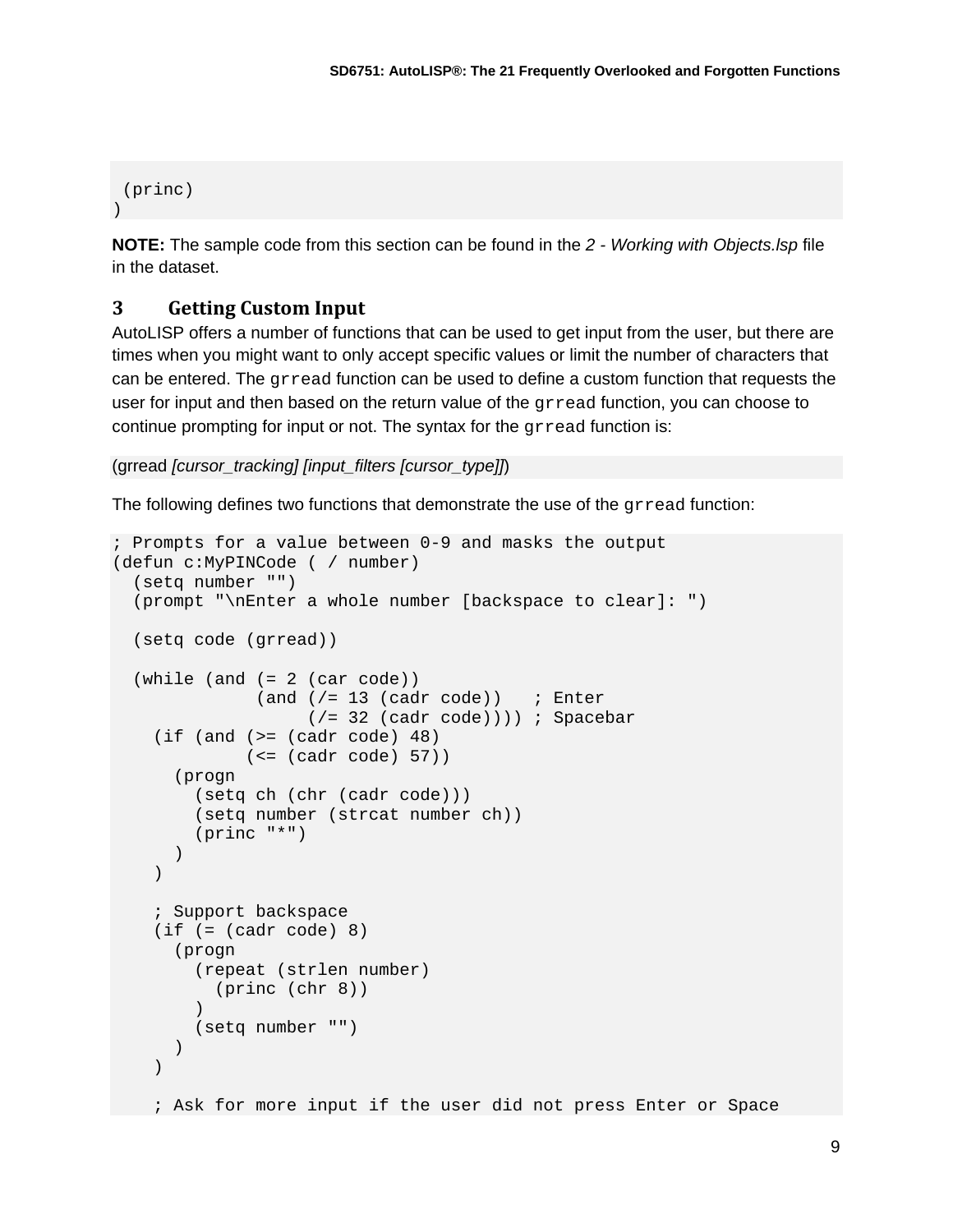```
(if (or \frac{1}{5} (cadr code))(\frac{1}{5} 32 (cadr code)))
       (setq code (grread))
     )
   )
   (prompt (strcat "\nPIN entered was: " number))
(princ)
)
; Prompts for a single character
(defun c:GetCharacter ( / code)
   (prompt "\nEnter a single character: ")
  (setq code (grread))
  (if (= 2 (car code)) (progn
       (prompt (strcat "\nCharacter entered was: " (chr (cadr code))))
       (prompt (strcat "\nASCII code: " (itoa (cadr code))))
     )
     (prompt "\nInput was not from the keyboard.")
  )
(princ)
)
```
**NOTE:** The sample code from this section can be found in the *3 - Getting Custom Input.lsp* file in the dataset.

## **4 Reacting to Commands**

AutoCAD monitors a lot of actions that take place in the application, while a drawing is open, and when objects are added to or modified in a drawing. AutoLISP allows you to step in and catch many of these actions with what is known as a *reactor*. Reactors come in a variety of types.

Command reactors are one of the most commonly used reactor types. A command reactor allows you to be notified when a command is started, ends, cancelled, or fails for some reason. For example, you can monitor the use of the HATCH or BHATCH commands and make sure a specific layer or settings are current. You register a command reactor with the  $v1r$ -commandreactor function.

The syntax for the vlr-command-reactor function is:

#### (vlr-command-reactor *data '(callback)*)

*data* specifies the custom values to pass to and have the reactor return so you can filter out one reactor from another. The callback argument is a list that specifies the event to monitor and the AutoLISP function that should be executed.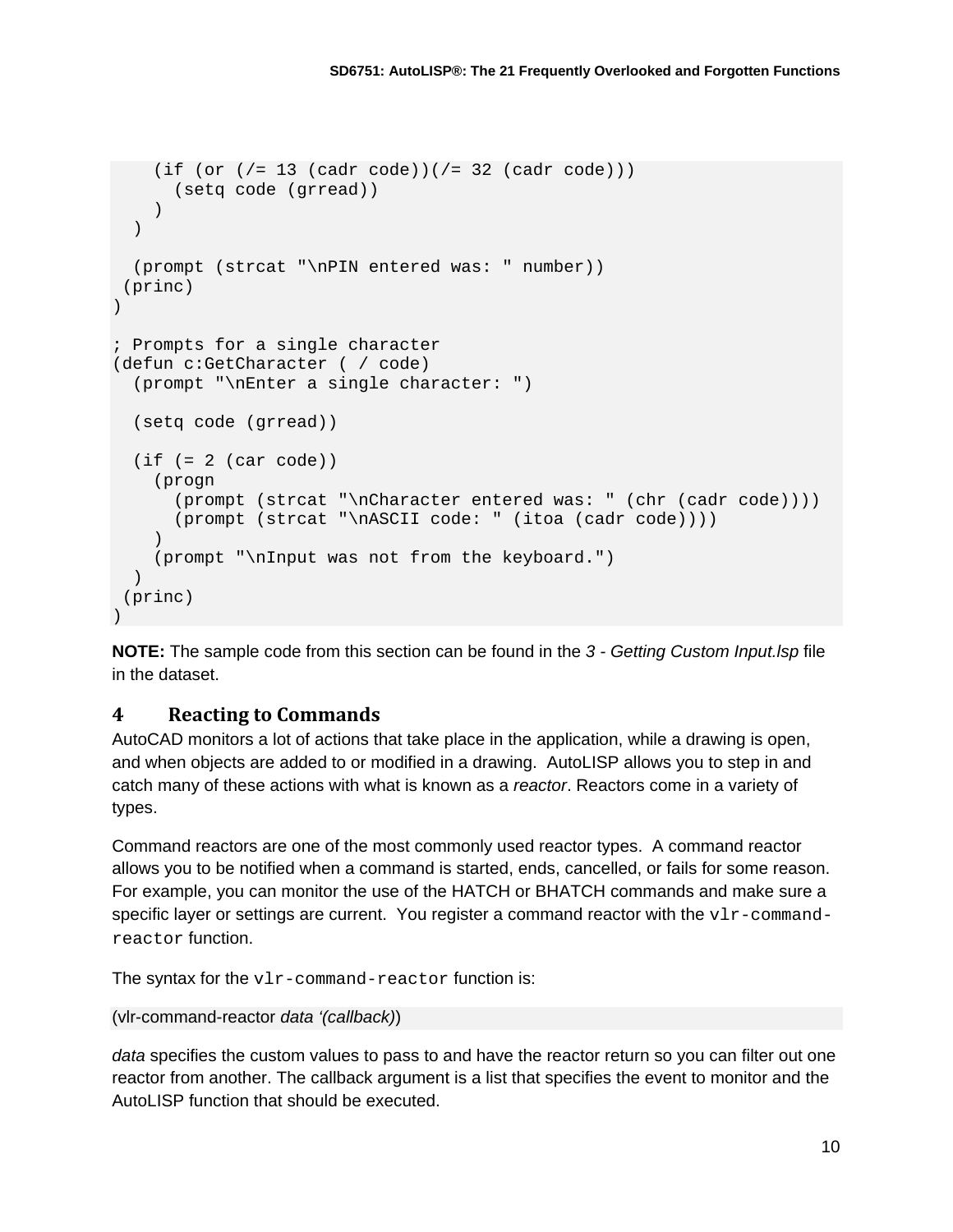**NOTE:** The Visual LISP environment must first be loaded to use a reactor.

The following registers a command reactor that monitors 4 different types of events:

```
; Check to see if our custom command reactors have been loaded into 
the current drawing
(if (= hyp-rctCmds nil)
   ; Add the command reactors and the custom callbacks
   (setq hyp-rctCmds (vlr-command-reactor nil
                               '((:vlr-commandCancelled . hyp-cmdAbort)
                                (:vlr-commandEnded . hyp-cmdAbort)
                                (:vlr-commandFailed . hyp-cmdAbort)
                                (:vlr-commandWillStart . hyp-cmdStart)
 )
) and the contract of \mathcal{L} ( \mathcal{L} ) and \mathcal{L} )
)
; Callback used when the user presses ESCape
; or when the command ends by itself or due to
; a problem
(defun hyp-cmdAbort (param1 param2)
   ; Check to see if our global variable has a value
   ; if it does then set the layer current
   (if (/= hyp-gClayer nil)
     (setvar "clayer" hyp-gClayer)
   )
   ; Clear the global variable
   (setq hyp-gClayer nil)
\lambda; Callback used when a command is started
(defun hyp-cmdStart (param1 param2)
   ; Store the current layer in a global variable
   (setq hyp-gClayer (getvar "clayer"))
   ; Check to see what command has been started, the
   ; command name is stored in the param2 variable
   (cond
     ; If the QDIM command is active then set the layer
     ; to the Dims layer
     ((= (car param2) "QDIM")(prompt "\nQDIM started"))
     ; If either the HATCH, BHATCH or GRADIENT command
     ; is active then set the current layer to Hatch
     ((or (= (car param2) "HATCH")
   (= (car param2) "BHATCH")
```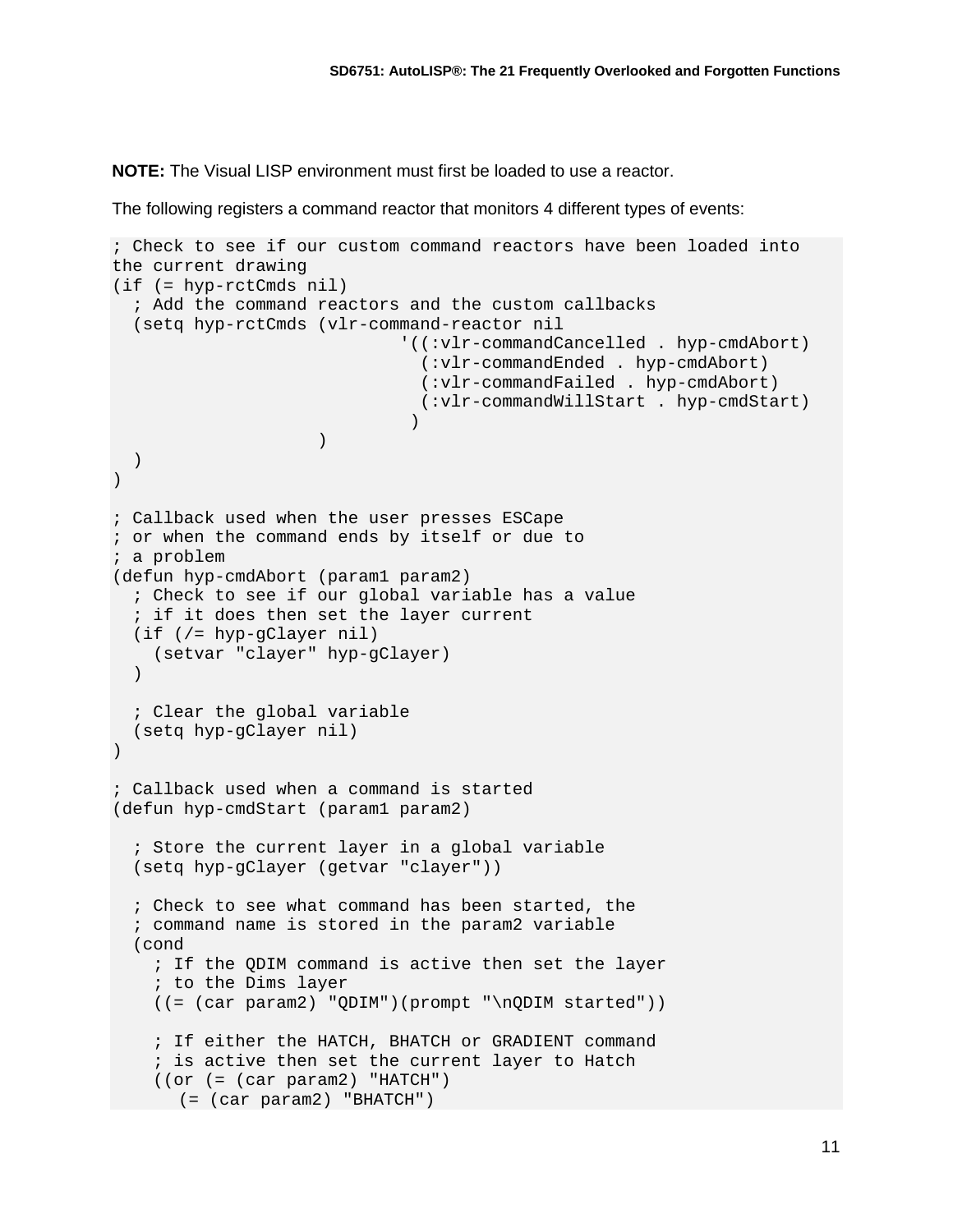```
(= (car param2) "GRADIENT")
\overline{\phantom{a}} (progn
          (if (= (tblsearch "layer" "Hatch") nil)
            (progn
               ; Create a reference to AutoCAD
               (setq acadObj (vlax-get-acad-object))
               ; Create a reference to the current drawing
               (setq docObj (vla-get-activedocument acadObj))
               ; Create the Hatch layer
               (setq layerObj (vla-add (vla-get-layers docObj) "Hatch"))
               ; Set the Hatch layer to red
            (vla-put-color layerObj acRed)
\overline{\phantom{a}}\overline{\phantom{a}} (setvar "clayer" "Hatch")
\overline{\phantom{a}} )
   )
```
**NOTE:** The sample code from this section can be found in the *4 - Reacting to Commands.lsp* file in the dataset.

#### **5 Working with Commands**

)

Starting with AutoCAD 2009-based programs, commands are now versioned each time a significant change is made in response to the introduction of the Action Recorder. When a command is executed, it executes the most recent version of a command. Older scripts and AutoLISP programs might not execute properly based on the current version of a command. Using the initcommandversion function, you can indicate which version of a command should be executed with the next the command or command-s function.

The syntax for the initcommandversion function is:

```
(initcommandversion version)
```
The following demonstrates how to use the initcommandversion function:

```
; Executes the COLOR command at the Command prompt
(initcommandversion 1)
(command "._color" "3")
; Executes the COLOR command and display the Color dialog box
(initcommandversion 2)
(command "._color" "3") ; Unknown command 3 error occurs
```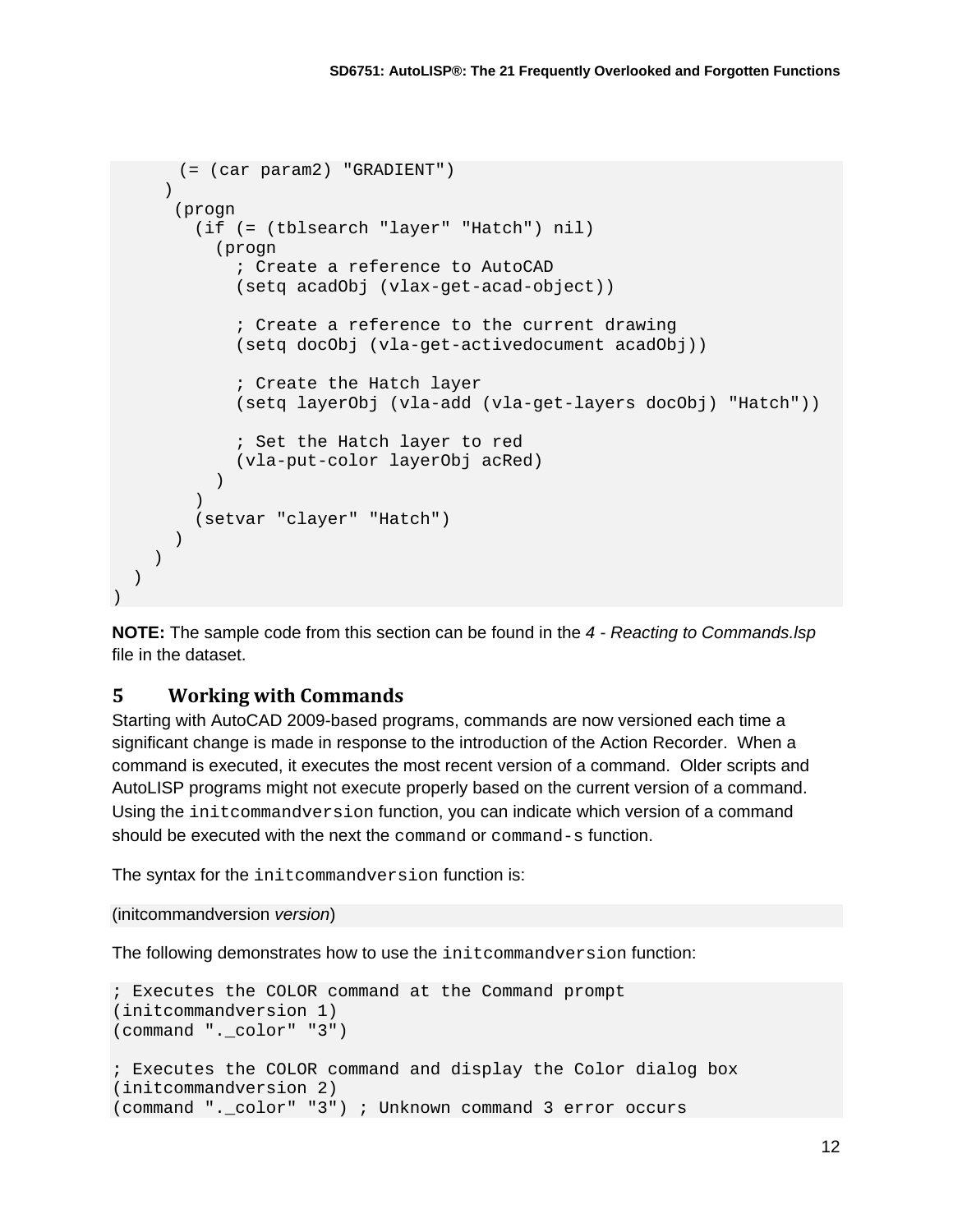**TIP:** Command version 2 of the -INSERT command allows the user to specify properties in the Properties palette.

While you can create a function with AutoLISP that acts similar to a command by adding the c: prefix to the functions name, the function doesn't completely act like a standard built-in command. For example, an AutoLISP function defined with c: can be executed transparently while if the function draws new objects it is best not to allow it to be executed transparently. Using the  $v$ lax-add-cmd function, you can register an AutoLISP function as modal or restrict the use of pickfirst selection behavior.

The syntax for the vlax-add-cmd function is:

```
(vlax-add-cmd global_name LISP_function [local_name [flags]])
```
The following demonstrates how to use the  $v$ lax-add-cmd function:

```
; Defines a function that displays the number of objects selected
(defun NumberOfObjects ( / ss)
  (setq ss (ssget))
  (alert (strcat "Number of objects selected: " (itoa (sslength ss))))
)
; Adds a command that is modal
(vlax-add-cmd "NumModal" 'NumberOfObjects
               "NumModal" ACRX_CMD_MODAL)
; Adds a command that is modal and supports pickfirst
(vlax-add-cmd "NumModalPickSet" 'NumberOfObjects
               "NumModalPickSet" 
               (+ ACRX_CMD_MODAL ACRX_CMD_USEPICKSET))
; Adds a command that is transparent
(vlax-add-cmd "NumTrans" 'NumberOfObjects
               "NumTrans" ACRX_CMD_TRANSPARENT)
; Removes the command
(vlax-remove-cmd "NumModal")
(vlax-remove-cmd "NumModalPickSet")
(vlax-remove-cmd "NumTrans")
```
**NOTE:** You remove a command defined using the vlax-add-cmd function with the vlaxremove-cmd function. To remove the command, you pass the global name of the command to the vlax-remove-cmd function.

**NOTE:** The sample code from this section can be found in the *5 - Working with Commands.lsp* file in the dataset.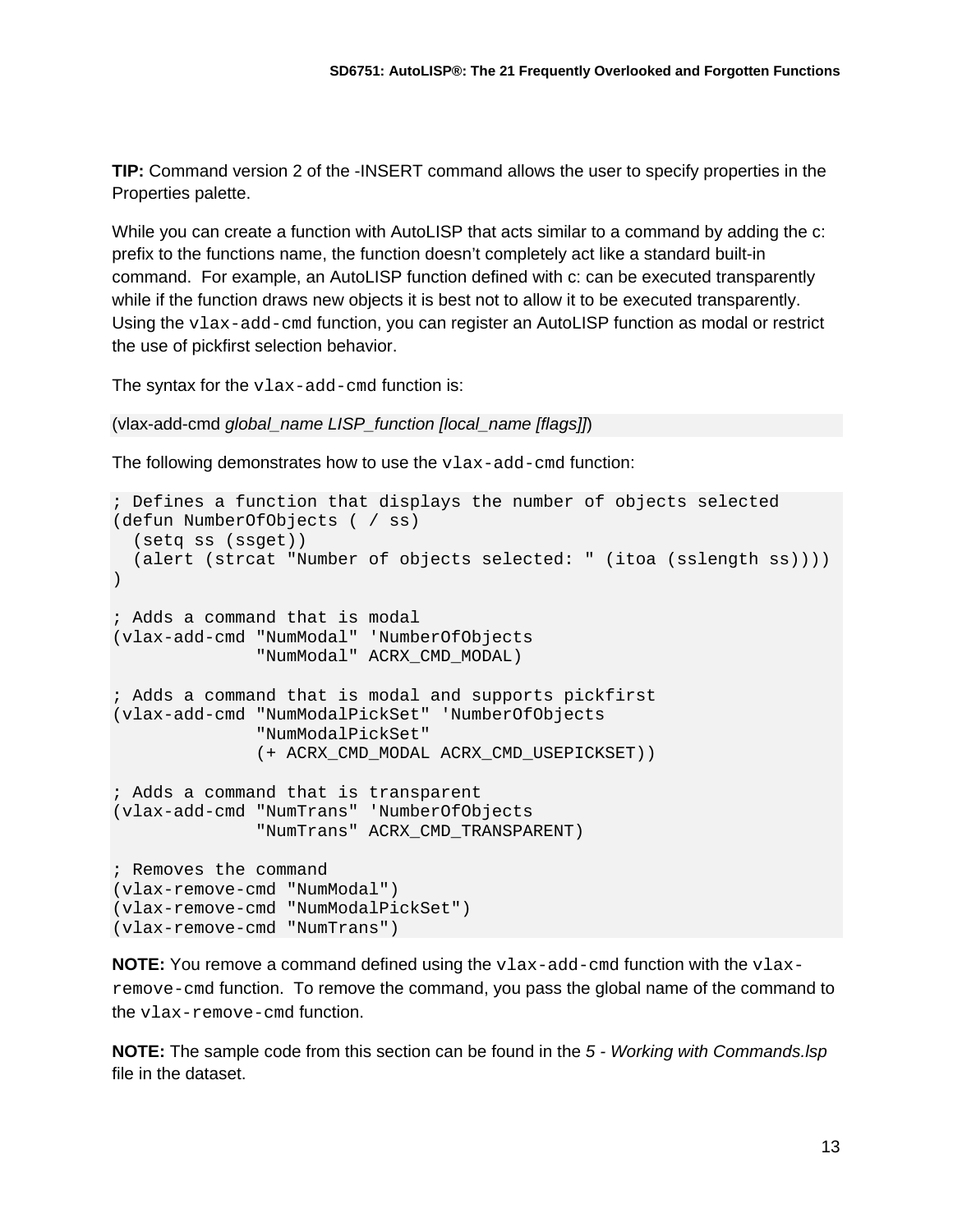## **6 Accessing Variables across All Drawings**

Variables are used to store values for use later and typically are defined with the  $\text{setq}$  function. While not all variables need to be accessed from outside of the current drawing, there are times when you might want to access a value across all drawings that are opened during a session. For example, maybe you want to access the most recently output file from a custom program and instead of using the Windows Registry (Windows) or Plist file (Mac OS X) you store the value in a variable. The  $v1-bb-ref$  function allows you to access values that have been posted to what is known as the *blackboard*. Values are put on the blackboard using the blackboard with the vl-bb-set function.

The syntax for the  $v1-bb-ref$  and  $v1-bb-set$  functions is:

```
(vl-bb-ref 'variable)
```

```
(vl-bb-set 'variable value)
```
The following demonstrates using the  $v1-bb-ref$  and  $v1-bb-set$  functions:

; Defines a variable named notes-template-file on the blackboard (vl-bb-set 'notes-template-file "notes.xml") "notes.xml"

; Gets the value of the variable notes-template-file on the blackboard (vl-bb-ref 'notes-template-file) "notes.xml"

; Tries to get the current value of notes-template-file (eval notes-template-file) nil

; Sets the notes-template-file with setq (setq notes-template-file "notes2.xml") "notes2.xml"

; Tries to get the current value of notes-template-file (eval notes-template-file) "notes2.xml"

; Gets the value of the variable notes-template-file on the blackboard (vl-bb-ref 'notes-template-file) "notes.xml"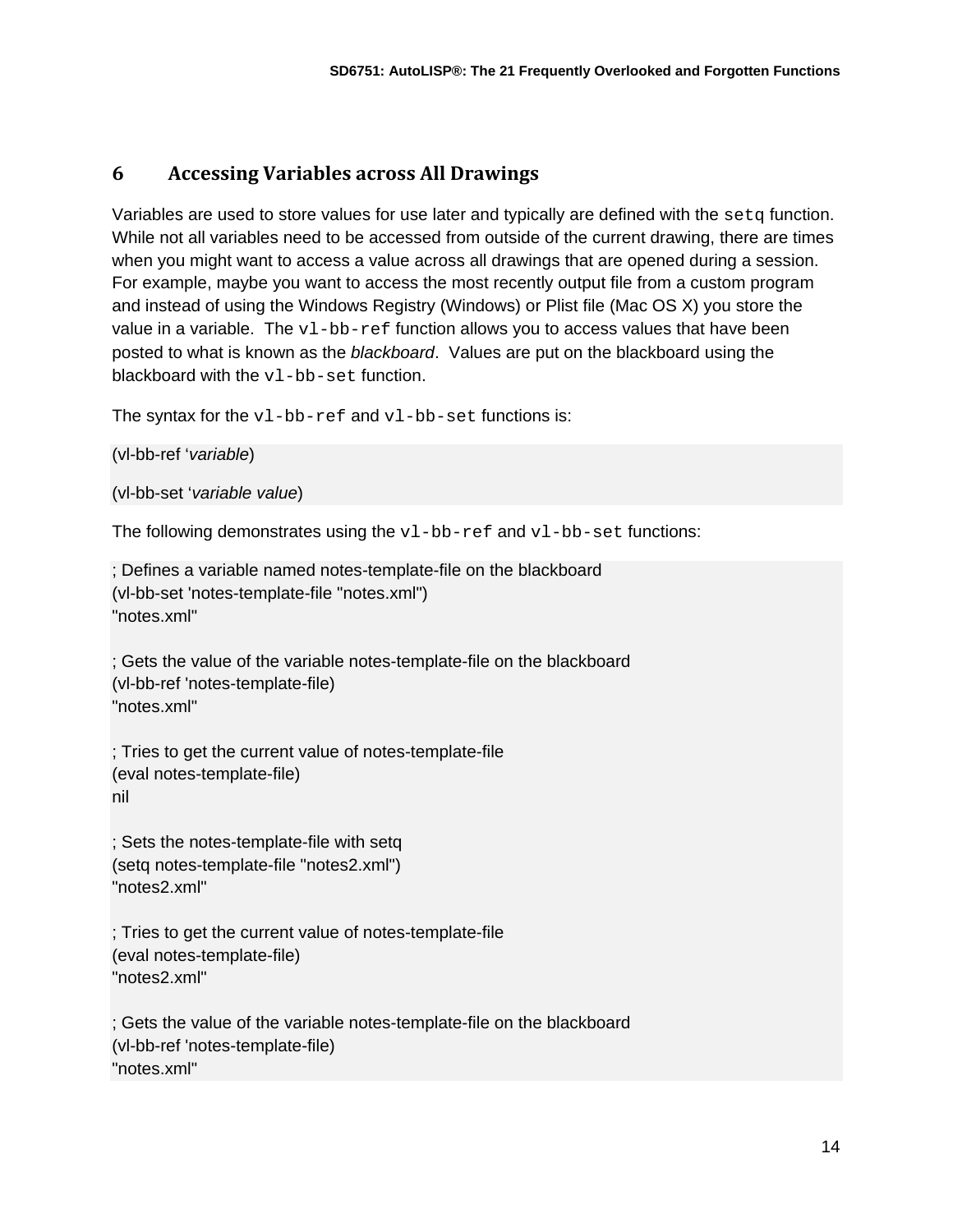**NOTE:** The sample code from this section can be found in the *6 - Accessing Variables across All Drawings.lsp* file in the dataset.

## **7 Dynamically Evaluating Functions**

In most AutoLISP programs, the expressions that are to be executed are loaded into memory as part of a function. Using the read function, you can convert a string to a symbol or expression making it possible to create expressions dynamically on the fly and then evaluate the expression. The syntax for the read function is:

(read *string*)

For example, the following converts the string " $($ / 12 (1+2))" to the following expression:

```
(1 12 (1 + 2))
```
The expression returned by the  $\text{read}$  function can be evaluated with the eval function. The syntax for the eval function is:

(eval *atom*)

For example, the following evaluates the  $(1 12 (1 + 2))$  and returns the value of 4:

```
(eval (read "(/ 12 (1+ 2))"))
```
4

If a variable is passed to the eval function, the value of the variable is returned much like using the ! (exclamation point) at the Command prompt.

(eval PI)

3.14159

The following demonstrates how to use the read and eval functions to replace a string value with the actual value of a variable. The variable that is replaced is positioned between two percentage symbols.

```
; Swaps out a variable name with its value in a string
(defun expVar (str / )
   (while (wcmatch str "*%*%*")
     (progn
       (setq start (1+ (vl-string-search "%" str)))
       (setq next (vl-string-search "%" str start))
       (setq var (substr str start (- (+ next 2) start)))
       (setq expVal (vl-princ-to-string
                        (eval (read (vl-string-trim "%" var)))))
```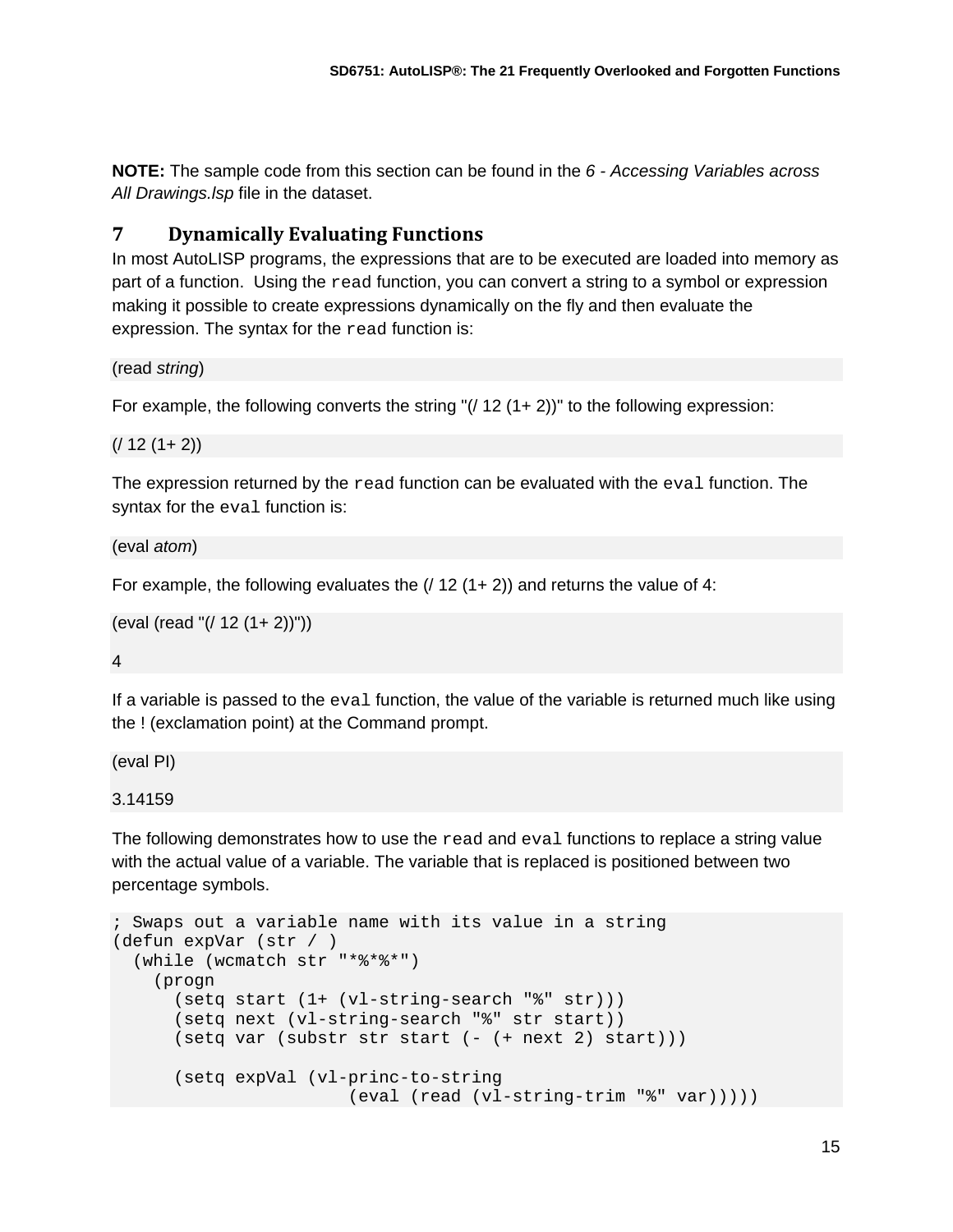```
 (if (/= expVal nil)
         (setq str (vl-string-subst expVal var str))
\overline{\phantom{a}} )
  ) str
\lambda; Defines the string to replace and a new variable
(setq *product* (getvar "PRODUCT")
       str2exp "PI=%PI% Product=%*product*%"
)
; Execute the custom function and return the new string
(expVar str2exp)
"PI=3.14159 Program=acad"
```
**NOTE:** The sample code from this section can be found in the *7 - Dynamically Evaluating Functions.lsp* file in the dataset.

#### **8 Setting up Custom Help**

Creating and implementing help isn't something that many developers think about, but is important for users to get the answers as to how your custom functions work. The setfunhelp function registers contextual help for a custom function that has the c: prefix. Contextual help means that the help topic associated with your custom function is displayed when the function is executing and the user presses F1. Pressing F1 when your custom function is entered at the Command prompt, but not executed yet will also display the help topic registered with your custom function.

The syntax for the setfunhelp function is:

; CHM/WinHelp files (setfunhelp *c:function\_name [helpfile [topic [flag]]]*)

; HTML files (setfunhelp *c:function\_name [helpfile]*)

The following demonstrates how to use the setfunhelp function to add contextual help to the custom function named *c:helloau*:

```
; Custom function
(defun c:HelloAU () (alert "Hello AU2014!"))
; Adds F1 support to a web page
(setfunhelp "c:HelloAU" "http://www.autodesk.com")
```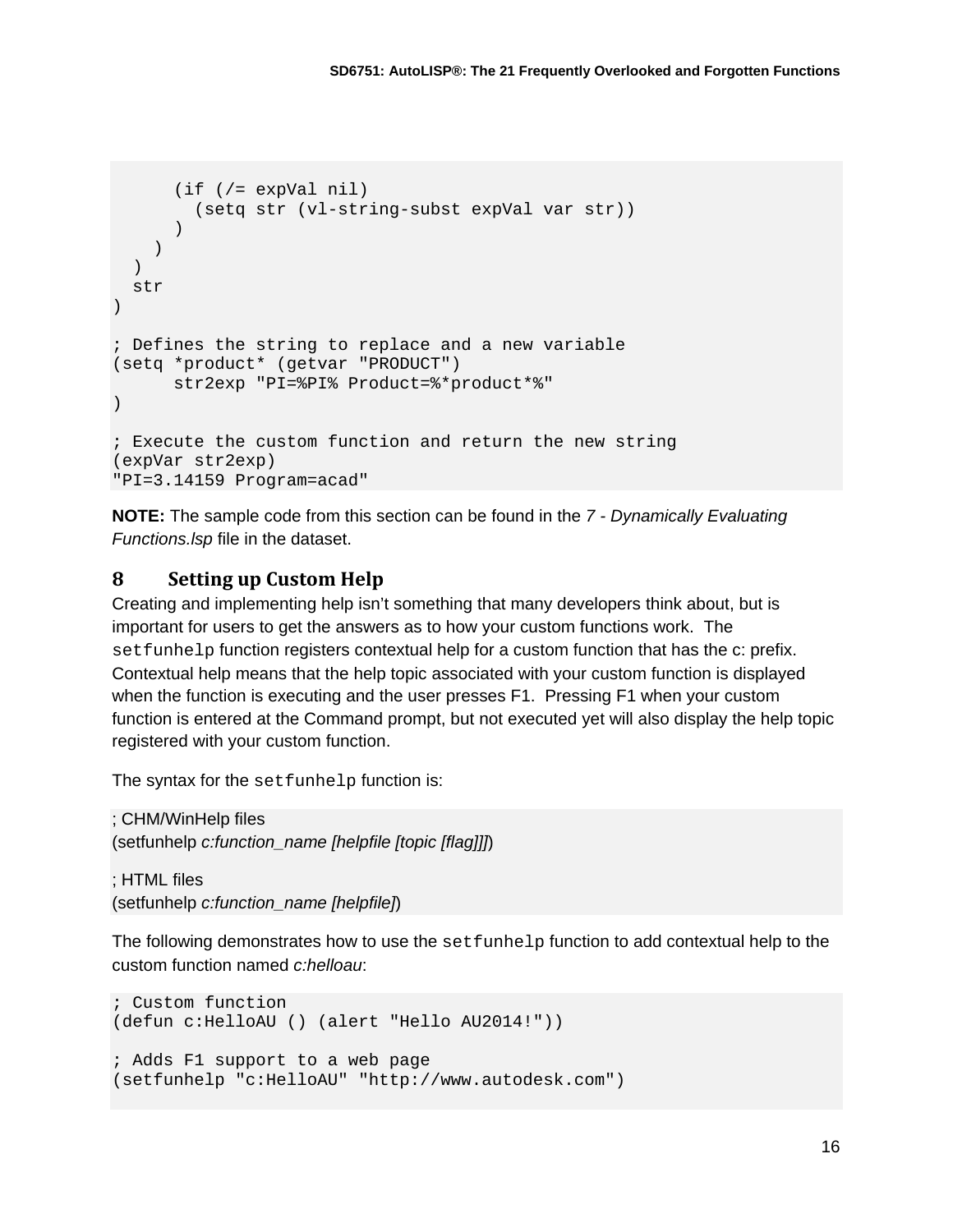```
; Adds F1 support to a local HTML file
(setfunhelp "c:HelloAU" (strcat "file:///" (findfile "help.htm")))
(setfunhelp "c:HelloAU" (findfile "help.htm"))
; Adds F1 support to a CHM file
(setfunhelp "c:HelloAU" "C:/Program Files/Autodesk/AutoCAD 2012 -
English/Help/acet.chm" "html/ATTIN")
```
**TIP:** A custom help topic can also be displayed using the help function.

**NOTE:** The sample code from this section can be found in the *8 - Setting up Custom Help.lsp* file in the dataset.

#### **9 Loading AutoLISP Files**

AutoLISP functions and files are often loaded using the *acad.lsp* and *acaddoc.lsp* files. You might even load a LSP file using the load function. The using the *acad.lsp* file and the load function results in the LSP files to be loaded only into the current drawing. The  $v1$ -load-all function can be used to load a LSP file into the current drawing or any drawing that is opened during the current session.

The syntax for the  $v1$ -load-all function is:

(vl-load-all *filename*)

The following statement loads the LSP file named *9 - Loading AutoLISP Files.lsp* into the current and all successive drawing files:

```
(vl-load-all "9 - Loading AutoLISP Files.lsp")
```
Some LSP files can be rather large in size, and you might not want to load all your LSP files into memory at once. The autoload function can be used to load an AutoLISP file on demand when a function is executed the first time. By delaying the loading of an AutoLISP file with the autoload function it can help to free up system resources.

The syntax for the autoload function is:

(autoload *LSP\_filename function\_list*)

The following shows an example of a LSP file that uses the autoload function to load two other LSP file as needed:

```
; 9 - Loading AutoLISP Files.lsp
(autoload "autoload_ex1.lsp" '("AU_EX_1A" "AU_EX_1B"))
(autoload "autoload_ex2.lsp" '("AU_EX_2"))
; autoload_ex1.lsp
(defun c:AU_EX_1A ()
```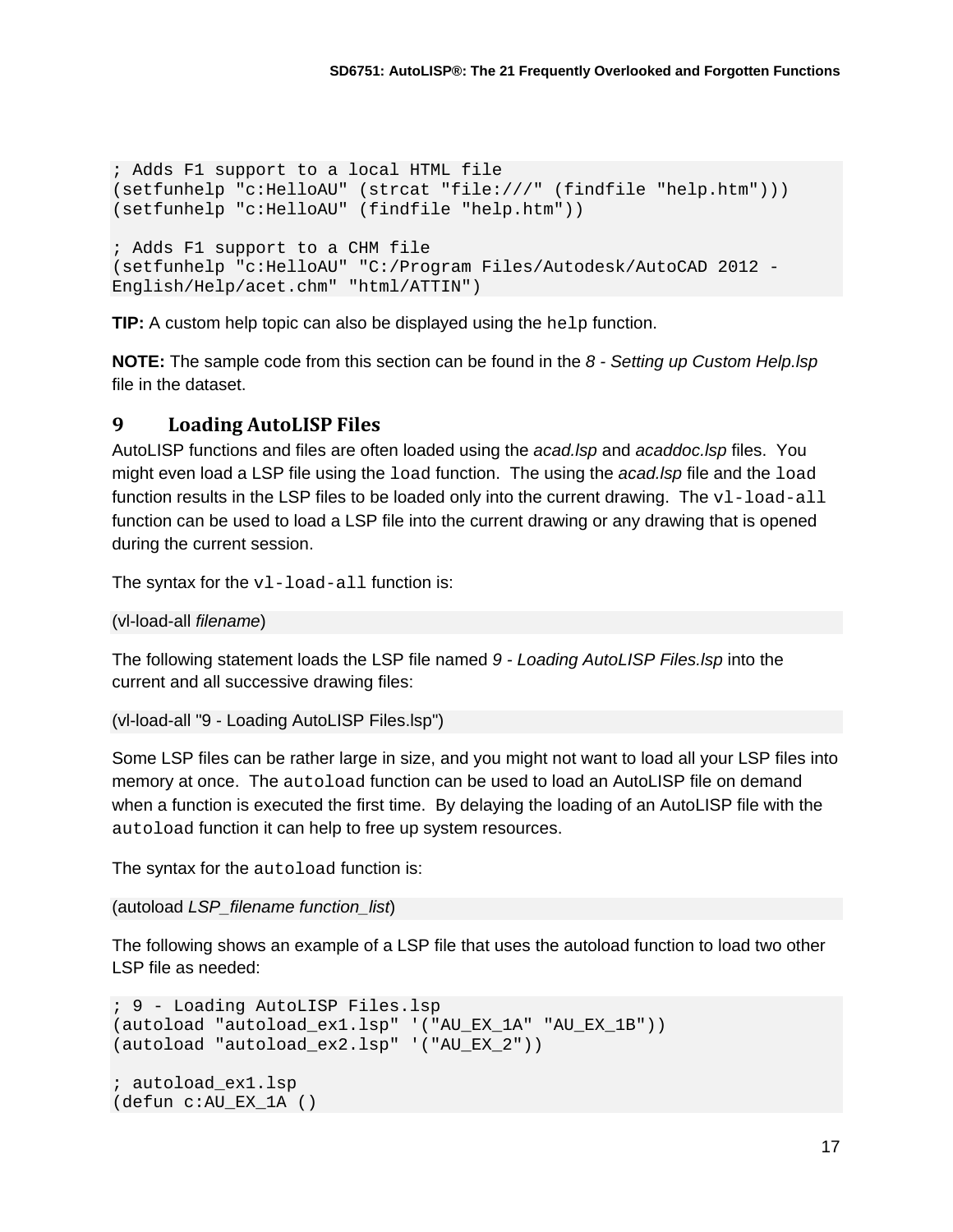```
 (alert "Autoload_ex1:A")
)
(defun c:AU_EX_1B()
   (alert "Autoload_ex1:B")
\lambda; autoload_ex2.lsp
(defun c:AU_EX_2 ()
   (alert "Autoload_ex2")
)
```
**NOTE:** The sample code from this section can be found in the *9 - Loading AutoLISP Files.lsp*, *autoload\_ex1.lsp*, and *autoload\_ex2.lsp* files in the dataset.

#### **10 Leveraging ActiveX/COM**

One of the least used features of the AutoLISP programming language was introduced with AutoCAD 2000-based products, that feature is the ability to utilize ActiveX/COM. Part of the reason why it might not be used as frequently is the lack of understanding of what is possiblely, and secondly it is a bit unnatural since there isn't any really good documentation available. The AutoLISP functions that begin with VLA are implemented as a result of importing the AutoCAD Object library. The vlax-import-type-library function is used to expose the methods, properties, and constants of an ActiveX/COM library for use with AutoLISP. The syntax for the vlax-import-type-library function is:

```
(vlax-import-type-library :tlb-filename pathname
                          [:methods-prefix mprefix
                           :properties-prefix pprefix
                           :constants-prefix cprefix]
```
)

**NOTE:** You might need to execute the  $v1$ -load-com function based on the AutoCAD release you are using.

The following shows two custom functions that implement behavior defined by two ActiveX/COM libraries; AutoCAD ObjectDBX and Microsoft XML libraries:

```
; Load COM environment
(vl-load-com)
; Open drawing in the background and import all dimension styles
(defun c:AccessExternalDrawing ( / acdbObj cntDimstyles acObject
                                    arTemp arDimStyles cntStep)
  ;; Load the ObjectDBX library
```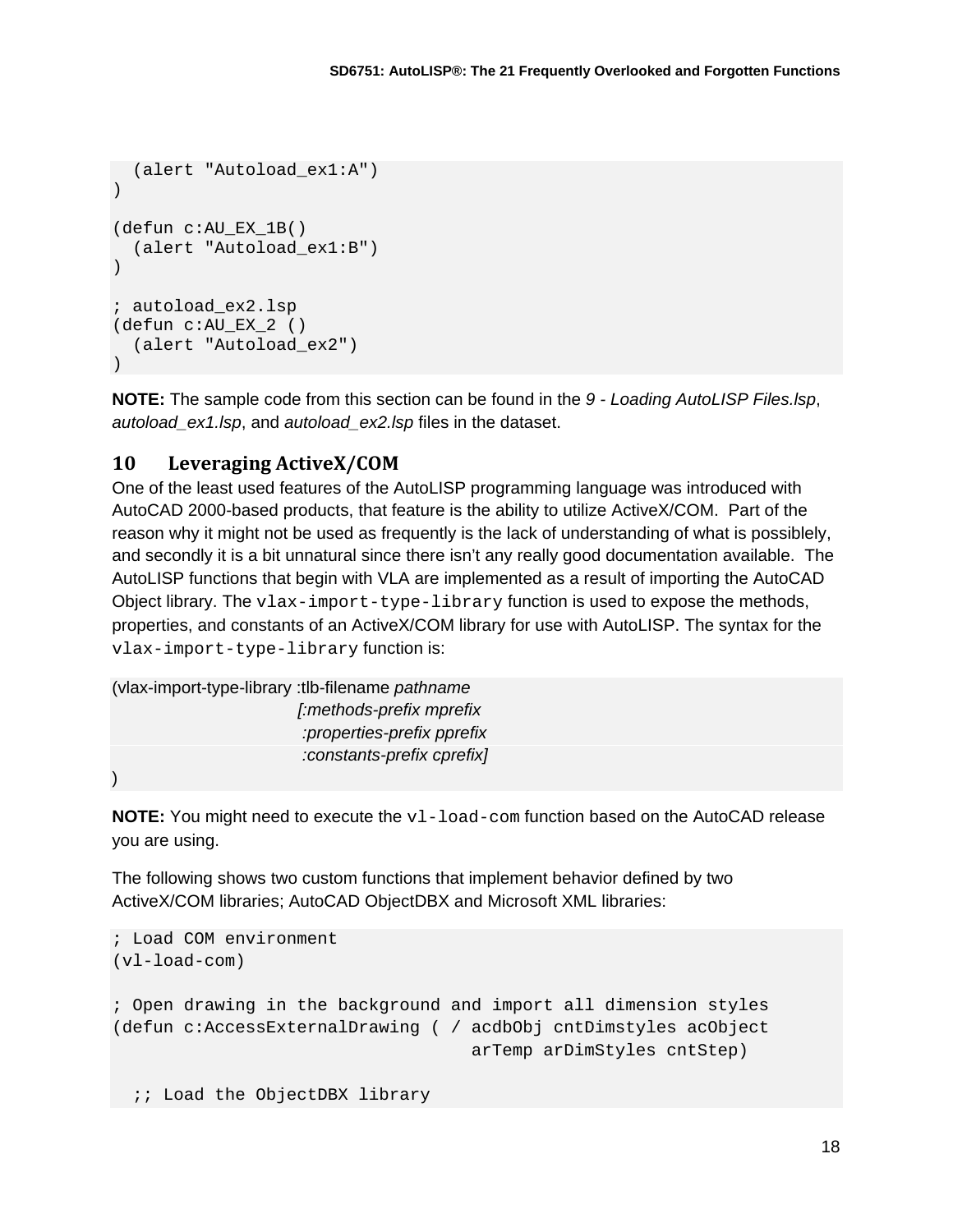```
 (if (= acLibImport nil)
     (progn
       (vlax-import-type-library :tlb-filename "C:\\Program 
Files\\Common Files\\Autodesk Shared\\axdb20enu.tlb"
                                   :methods-prefix "acdbm-"
                                   :properties-prefix "acdbp-"
                                   :constants-prefix "acdbc-"
       )
       (setq acLibImport T)
     )
   )
   ; Create a reference to the ObjectDBX object
   (setq acdbObj (vlax-create-object "ObjectDBX.AxDbDocument.20"))
   ; Open drawing file
   (acdbm-open acdbObj (findfile "External Drawing.dwg"))
   ; Set the counter for dimension styles to zero
   (setq cntDimstyles 0)
   ; Loop through the dimension styles collection
   (vlax-for acObject (vla-get-Dimstyles acdbObj)
     ; Get the current values in the array and then adjust the size
     (setq arTemp arDimStyles)
     (setq arDimStyles (vlax-make-safearray
                            vlax-vbObject (cons 0 cntDimstyles)))
     ; Step through the old array values and
     ; load them into the new array
     (setq cntStep 0)
     (repeat cntDimstyles 
       (vlax-safearray-put-element arDimStyles
             cntStep (vlax-safearray-get-element arTemp cntStep))
       (setq cntStep (1+ cntStep))
    \lambda ; Add the dimension style to the array
     ; and increment the counter by 1
     (vlax-safearray-put-element arDimStyles cntDimstyles acObject)
     (setq cntDimstyles (1+ cntDimstyles))
\rightarrow
```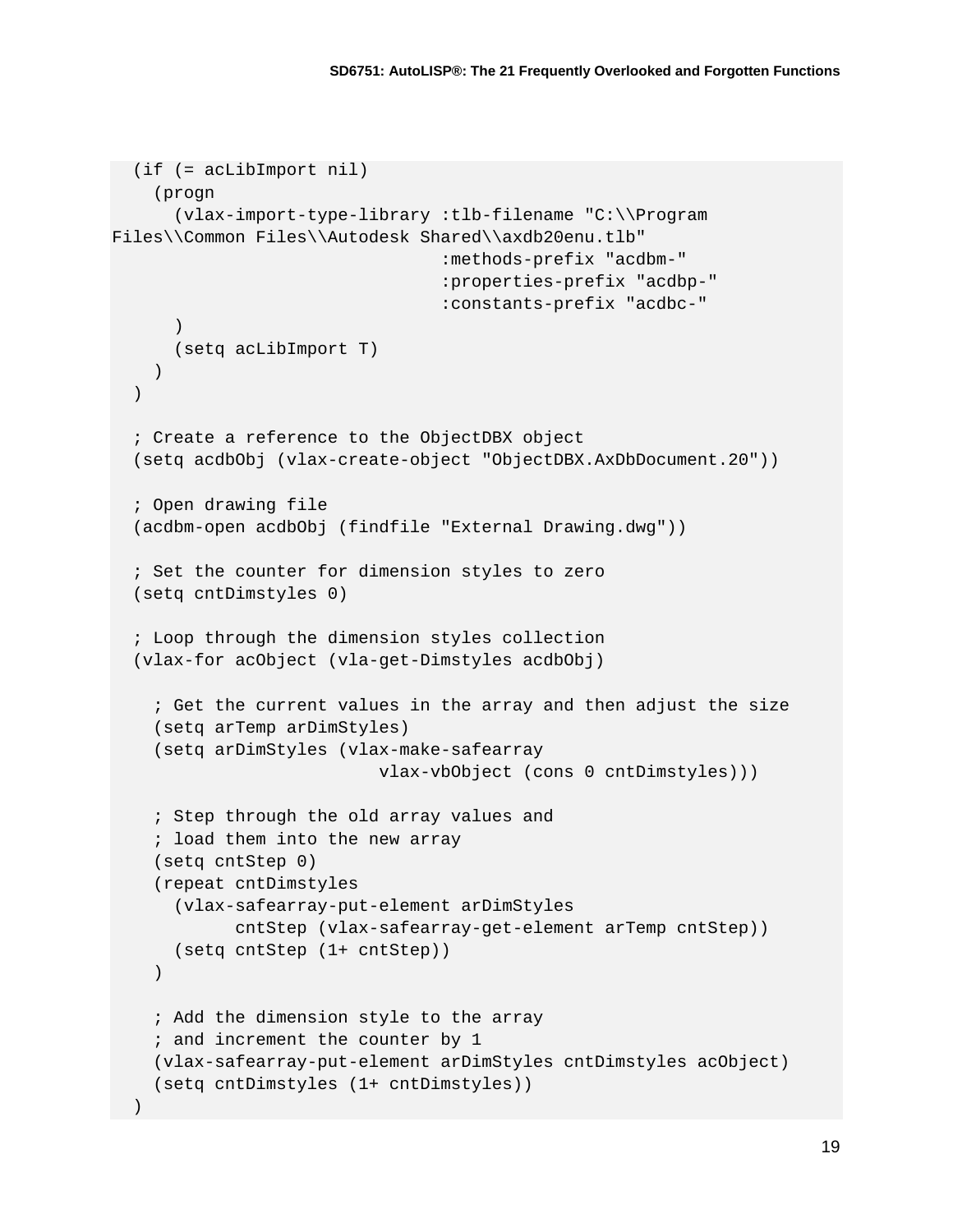```
 ; Create a reference to AutoCAD
   (setq acadObj (vlax-get-acad-object))
   ; Create a reference to the current drawing
  (setq docObj (vla-get-activedocument acadObj))
   ; Create a reference to the database object of the drawing
  (setq dbObj (vla-get-database docObj))
   ; Create a reference to the 
  (setq dimstylesColl (vla-get-dimstyles dbObj))
  ; Copy the dimension styles from the drawing
   ; open in memory to the current drawing
  (vla-copyobjects acdbObj arDimStyles dimstylesColl)
  ; Release the ObjectDBX object
  (vlax-release-object acdbObj)
(princ) 
)
; Parses the Notes.xml file
(defun c:ReadXML ( / )
   ; Import the Microsoft XML library
  (if (= xmlLibImport nil)
     (progn
       (vlax-import-type-library :tlb-filename 
"c:\\windows\\system32\\msxml6.dll"
                                   :methods-prefix "xmlm-"
                                   :properties-prefix "xmlp-"
                                  :constants-prefix "xmlc-"
       )
       (setq xmlLibImport T)
    )
 \left( \right) ; Create and configure the XML Document object
  (setq oXMLDoc (vlax-create-object "MSXML2.DOMDocument"))
  (xmlp-put-async oXMLDoc :vlax-false)
   (xmlp-put-validateOnParse oXMLDoc :vlax-false)
```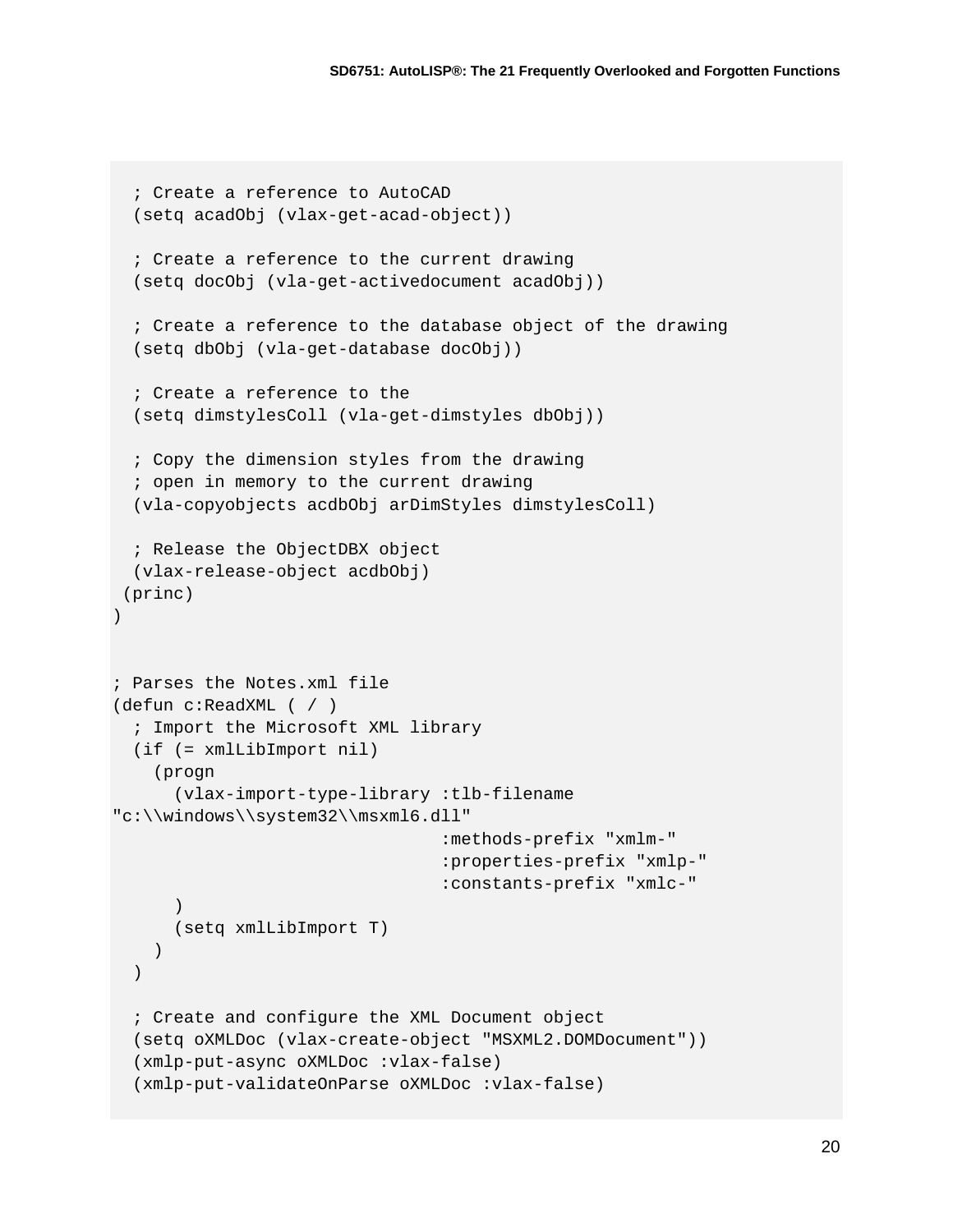```
 ; Load the XML file
   (xmlm-load oXMLDoc (findfile "notes.xml"))
   ; Gets the Root node of the XML file
   (setq oNodeCatalog (xmlp-get-documentElement oXMLDoc))
   (setq oChildNodes (xmlp-get-ChildNodes oNodeCatalog))
   ; Step through each Note in the XML file
   (setq cntNote 0)
   (while (< cntNote (xmlp-get-length oChildNodes))
     ; Gets and display the ID of the Note element
     (setq oNote (xmlp-get-Item oChildNodes cntNote))
     (prompt (strcat "\nID: " 
        (xmlp-get-Text (xmlp-get-Item (xmlp-get-Attributes oNote) 0))))
     ; Gets the children of the Note element
     (setq oNoteChildNodes (xmlp-get-ChildNodes oNote))
     ; Step through each Note element
     (setq cntNoteChild 0)
     (while (< cntNoteChild (xmlp-get-length oNoteChildNodes))
       ; Get the node under the Note element
       (setq oNoteChild (xmlp-get-Item oNoteChildNodes cntNoteChild))
       (prompt (strcat "\n" (xmlp-get-BaseName oNoteChild)
                                   ": " (xmlp-get-Text oNoteChild)))
       ; Increment the counter
       (setq cntNoteChild (1+ cntNoteChild))
     )
     (setq cntNote (1+ cntNote))
  \left( \right) ; Release the XML Document object
   (vlax-release-object oXMLDoc)
)
```
**NOTE:** The sample code from this section can be found in the *10 - Leveraging ActiveX\_COM.lsp* file in the dataset.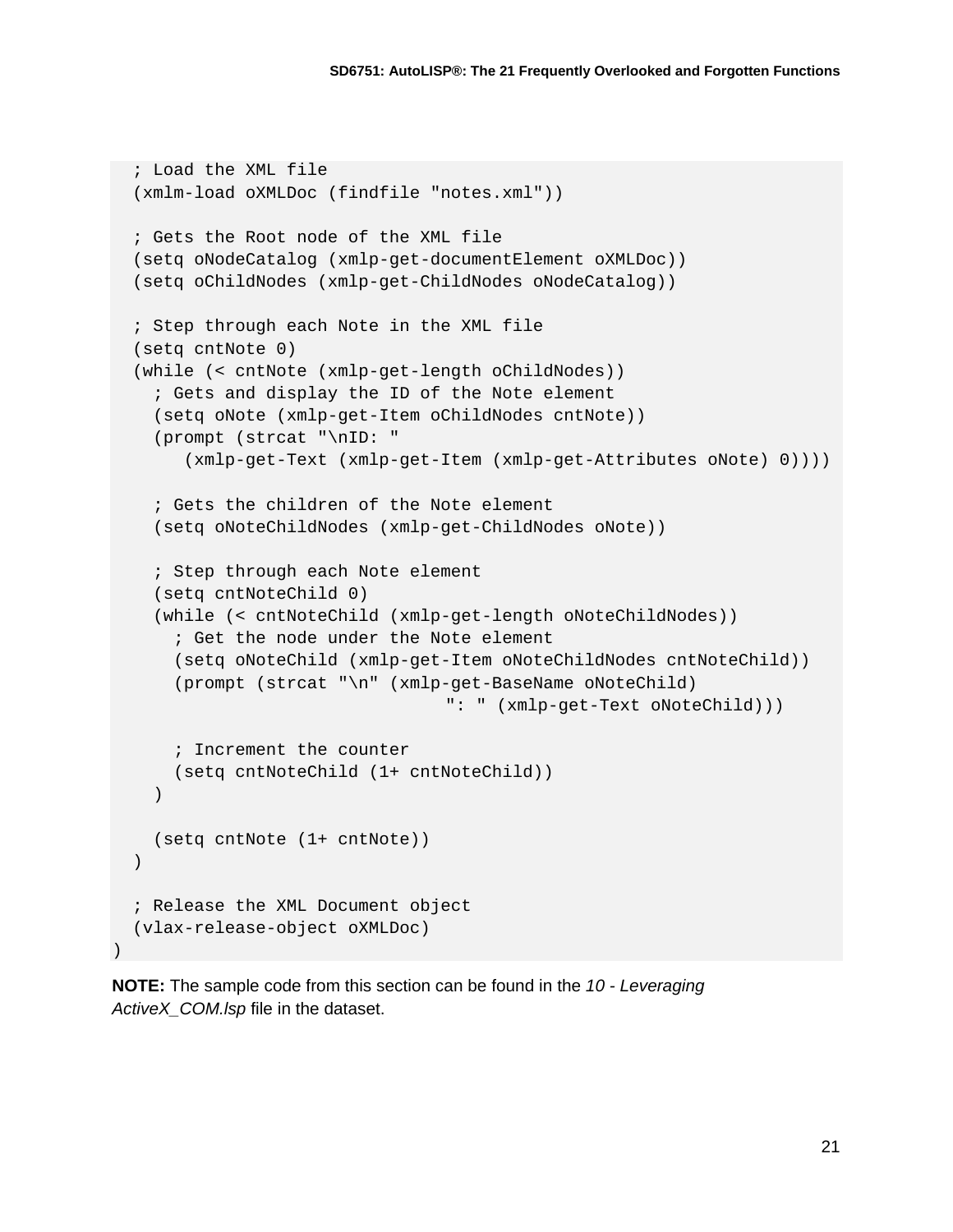#### **11 Managing Files**

The AutoCAD application relies on a variety of files; those files are typically defined as part of the application settings. The Support File Search Path contains a majority of the files that are used by the AutoCAD program and drawing files that control the way objects are displayed onscreen or plotted. The findfile function can be used to locate a file within the AutoCAD support file search paths or validate a file exists at a specific location. The syntax for the findfile function is:

#### (findfile *pathname*)

**TIP:** When it comes to setting up AutoCAD, it can be beneficial to add the main folder of your custom files and use subfolders to organize those files. Then as part of the path passed to the findfile function, you can provide a subfolder instead of the full path.

The following shows different ways of validating a file:

```
; Hard coded path for a LSP file, not ideal in programming
(load "C:\\Program Files\\Autodesk\\AutoCAD 
2015\\Tutorial\\VisualLISP\\Lesson1\\gpmain.lsp")
; No path to the LSP file; requires a deeper path setup in AutoCAD
(load "gpmain.lsp")
; Partial path to the LSP file 
(load (findfile "Tutorial\\VisualLISP\\Lesson1\\gpmain.lsp"))
```
In addition to validating the location of a file with the findfile function, you can perform some basic file management tasks with the following AutoLISP functions:

- $v1$ -mkdir Creates a new directory (or folder). Syntax: (vl-mkdir directoryname)
- vl-file-copy Copies a file from one directory to another. Syntax: (vl-file-copy source\_file destination\_file *[append]*)

**NOTE:** There are other file management related functions that AutoLISP supports, you can learn more about those functions in the AutoCAD Online help.

The following shows how you can utilize some of the file management functions of AutoLISP to create a pseudo archival/transmittal program:

```
(defun c:FileDependencies ( / acadObj acDoc acFileDependencies 
                               strDestinationDir strFileName
                              strFileExt strFileLocation)
  (setq acadObj (vlax-get-acad-object))
  (setq acDoc (vlax-get-property acadObj 'ActiveDocument))
```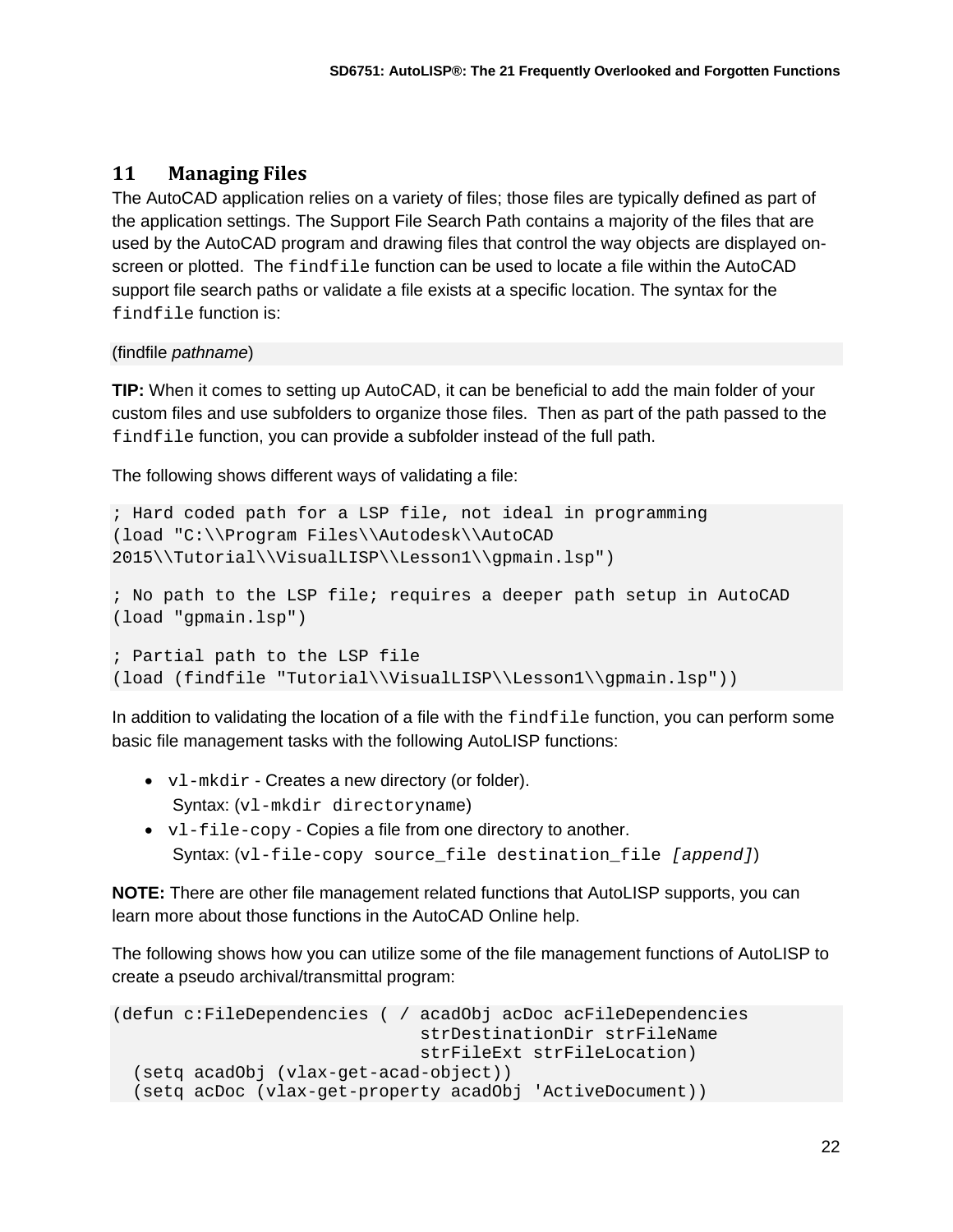```
 (setq acFileDependencies 
         (vlax-get-property acDoc 'FileDependencies))
   (setq strDestinationDir "c:\\export_project")
   (if (= (findfile strDestinationDir) nil)
     (vl-mkdir strDestinationDir)
  \lambda (setq strDestinationDir (strcat strDestinationDir "\\"))
   ; Loop through the FileDependency collection
   (vlax-for acFileDependency acFileDependencies
     ; Get the file name
     (setq strFileName 
           (vlax-get-property acFileDependency
                                'FullFileName))
     (setq strFoundPath 
           (vlax-get-property acFileDependency
                                'FoundPath))
     ; Get the file path for the file
     (if (/= (vlax-get-property acFileDependency 'FoundPath) "")
       (setq strFileLocation (strcat strFoundPath strFileName))
       (setq strFileLocation strFileName)
     )
     (setq strFileExt (substr (vl-filename-extension strFileLocation)
 2)
           strFileNameOnly (vl-filename-base strFileLocation)
    \left( \right) ; Check to see if the file is found at the location provided
     (if (/= (findfile strFileLocation) nil)
       (progn
         ; Check to see if the directory exists
         (if (= (findfile (strcat strDestinationDir strFileExt)) nil)
           (createDirectoryPaths
                (strcat strDestinationDir strFileExt)
\overline{\phantom{a}}\overline{\phantom{a}} ; Copy the file to the directory1
         (vl-file-copy strFileLocation
                       (strcat strDestinationDir strFileExt "\backslash\backslash"
                                 strFileNameOnly "." strFileExt)
\overline{\phantom{a}}
```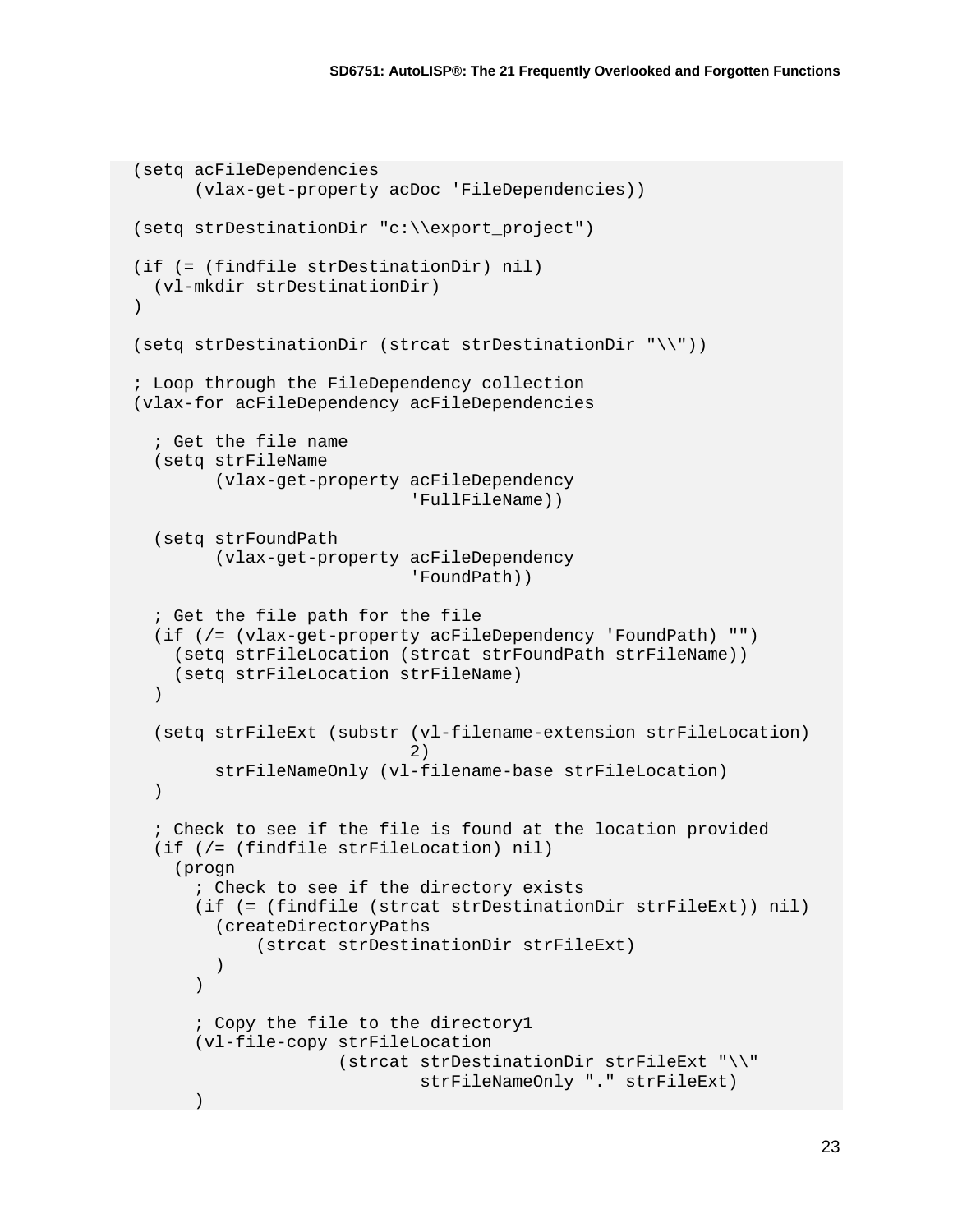```
\overline{\phantom{a}} )
  )
(princ)
\lambda; Utility function to build directory paths
; Used with the c:FileDependencies function/command definition.
(defun createDirectoryPaths (folderName / strTemp strTemp2 nSlash)
   (setq strTemp ""
     strTemp2 folderName
     nSlash 0
  )
   ; Check to see if the folderName still has characters left in it
   (while (> (strlen folderName) 0)
     ; Check for a slash
     (setq nSlash (vl-string-search "\\" folderName))
    (if = nSlash 0) (setq nSlash (vl-string-search "/" folderName))
       (if (= nSlash nil)(setq nSlash 0))
     )
     ; Get the next directory level to the folderName
     (if (> nSlash 0)
       (progn
         (setq strTemp2 (substr folderName 1 nSlash))
       (setq folderName (substr folderName (+ nSlash 2)))
\overline{\phantom{a}} (setq strTemp2 folderName
          folderName "")
     )
     ; Check to see if the last character is a slash or not
    (if (and \left( /= (substr strTemp2 (strlen strTemp2)) "\setminus")
               (/= (substr strTemp2 (strlen strTemp2)) "/"))
       (setq strTemp2 (strcat strTemp2 "\\"))
    ) ; Check to see if the directory already exists
     (if (= (findfile (strcat strTemp strTemp2)) nil)
       (vl-mkdir (strcat strTemp strTemp2))
    ) ; Keep adding to the folder name
     (setq strTemp (strcat strTemp strTemp2))
\rightarrow
```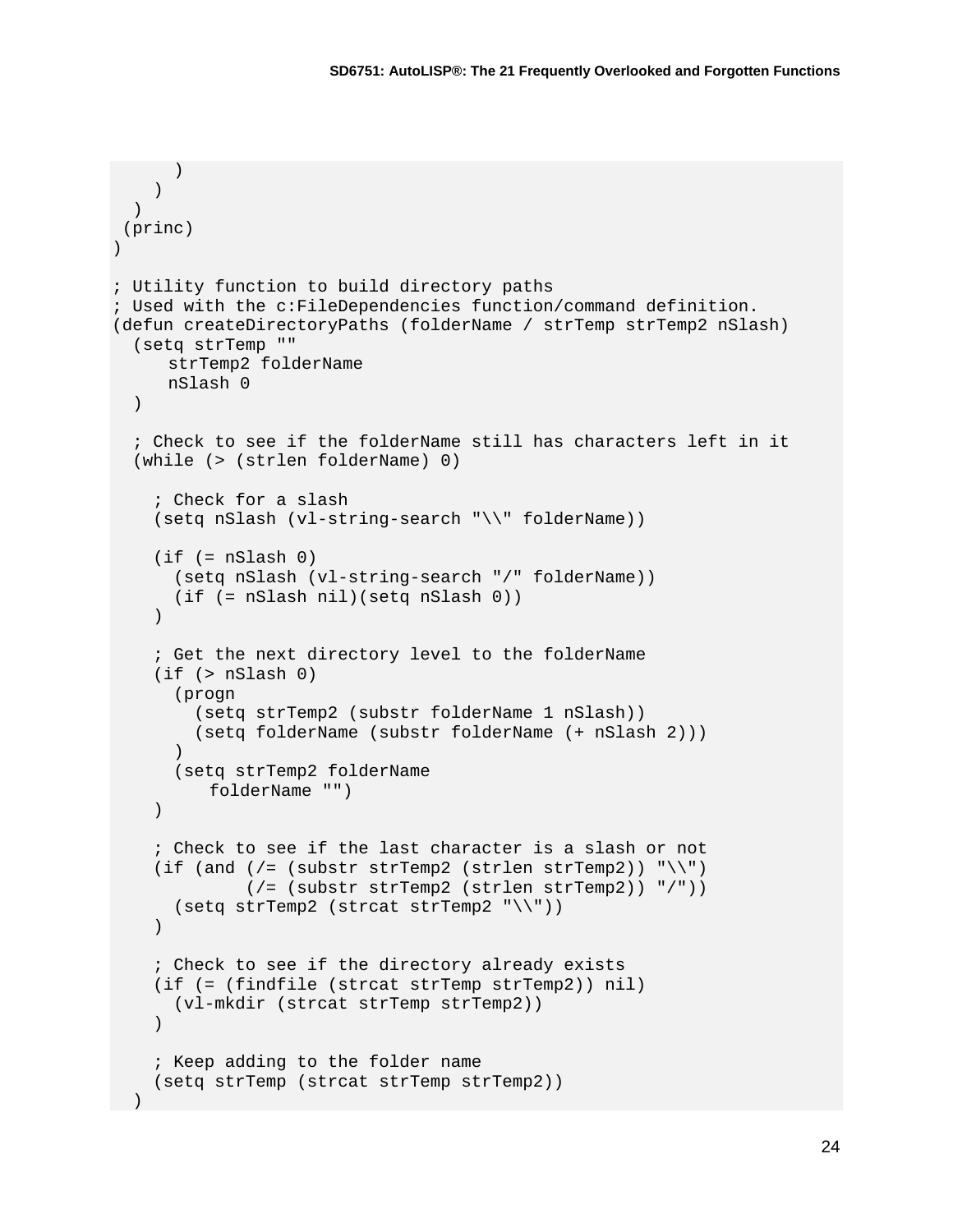```
(princ)
)
```
**NOTE:** The sample code from this section can be found in the *11 - Managing Files.lsp* file in the dataset.

## **12 Validating Data Types**

Prior to using the value of a variable, you should always verify that the value isn't *nil*. Testing for *nil* isn't the only condition you shouldn't test for, you should also test for the type of data that a variable is assigned to avoid potential errors.

The syntax for the type function is:

(type *atom*)

The following demonstrates how to use the type function to test for a string value:

```
; Funtion that tests a value to see if it is a string
(defun isstring (valTest / )
   (if (= (type valTest) 'STR)
     T
     nil
   )
)
; Example usage
(isstring 1.25)
nil
(isstring '("Hello"))
nil
(isstring "Hello")
nil
```
Even if you validate the values and the types of data used in your programs, things can still go wrong. The  $v1$ -catch-apply-all function can be used to catch an error from a function and allow execution to resume, giving you a second chance to handle the error. In addition to the vl-catch-apply-all function, you can use the vl-catch-all-error-message and vlcatch-all-error-p functions to get information about the error and check to see if an error occurred.

Here is the syntax of the three functions:

```
(vl-catch-all-apply 'function list)
(vl-catch-all-error-message err-object)
(vl-catch-all-error-p symbol/expression)
```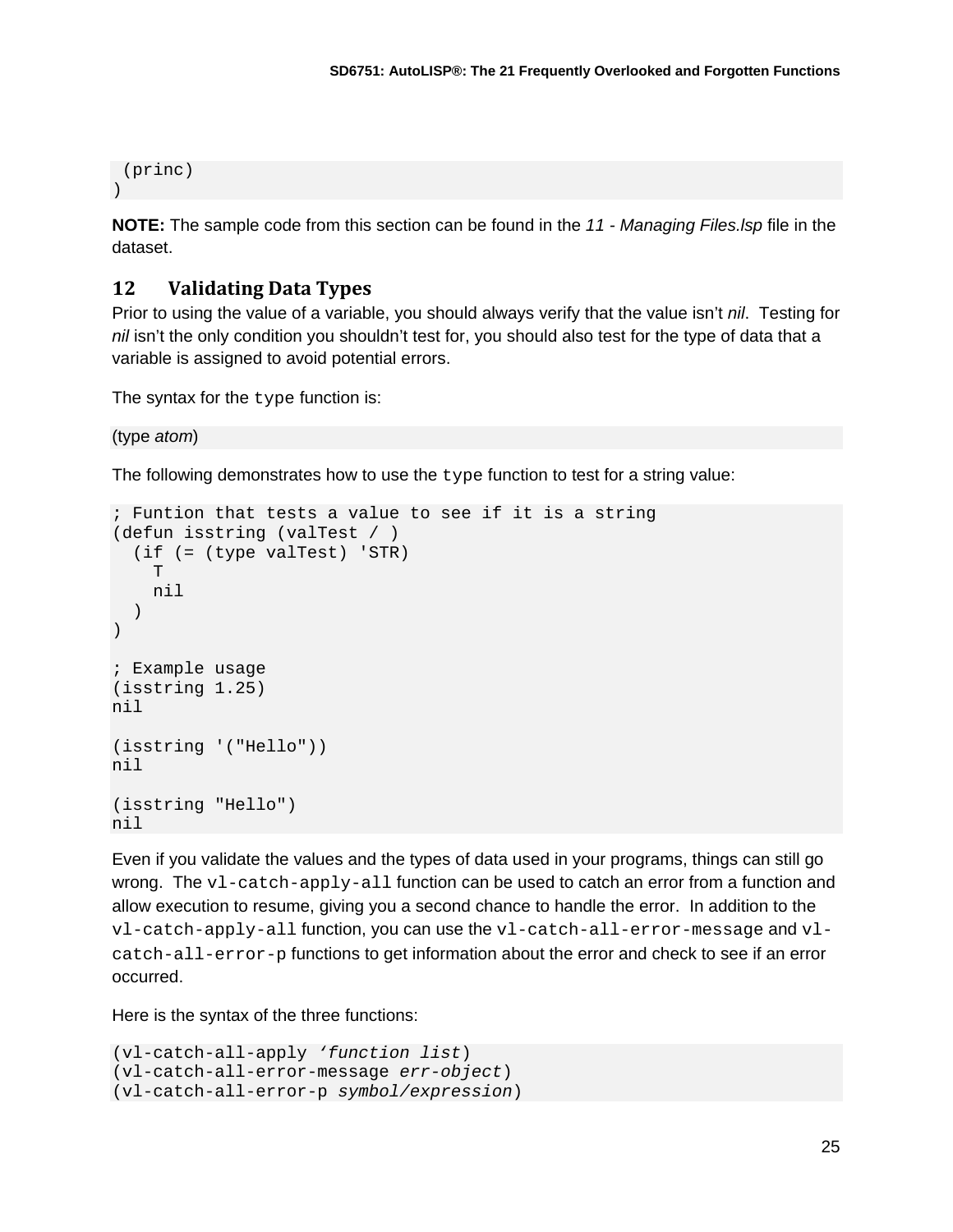The following example demonstrates the use of the vl-catch-all-apply, vl-catch-allerror-message function, and vl-catch-all-error-p functions:

```
; Example shows how to work with the Description property of a Layer.
(defun c:layerDescription-WithCatch ( / acDoc acLayer acLayers
                                           strLayerName strLayerDesc)
   ; Check to see if the Visual LISP ActiveX functions have been loaded
   (if (/= (type vlax-get-property) 'SUBR)(vl-load-com))
   ; Get the active drawing and Layers collection
   (setq acDoc (vlax-get-property
                            (vlax-get-acad-object) 'ActiveDocument)
         acLayers (vlax-get-property acDoc 'Layers)
   )
   ; Request the name of the layer to modify
   (while (/= (setq strLayerName
                     (getstring T
                 "\nEnter layer name to add description to: ")) "")
     ; Check to see if the Layer exists in the drawing
     (if (not (vl-catch-all-error-p
                (setq err
                       (vl-catch-all-apply 'vla-item
                                    (list acLayers strLayerName)))))
       (progn
         ; Layer exists so ask for a description to add to the Layer
         (setq strLayerDesc
              (getstring T "\nEnter description for layer: "))
         ; If the user just pressed enter then remove the description
         (if (= strLayerDesc nil)(setq strLayerDesc ""))
         ; Change the Description for the Layer
         (vlax-put-property
           (vla-item acLayers strLayerName) 'Description strLayerDesc)
\overline{\phantom{a}} (progn
         (prompt (strcat "\nerror: " (vl-catch-all-error-message err)))
         (setq strLayerName "")
       )
     )
  \lambda(princ)
)
```
The AutoLISP functions trace and untrace enable and disable the trace flag for a specified function. When a trace is set for a function, you are notified at the Command prompt or in the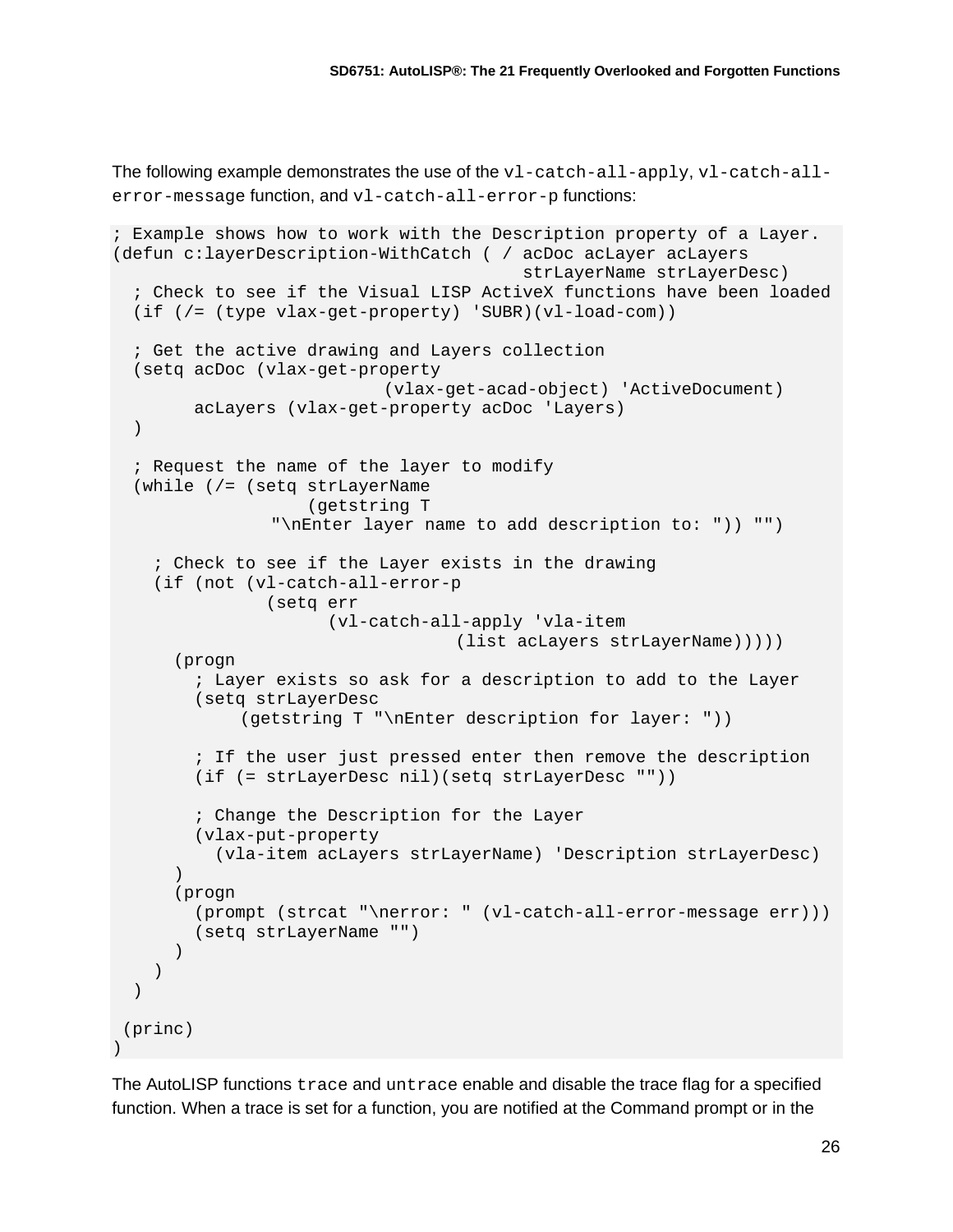Visual LISP Editor Trace window when the function is used, along with the value that the function was passed and the return/result of the function. This can be helpful in identifying why a function might be failing.

The syntax for the trace and untrace functions are:

```
(trace function)
(untrace function)
```
The following demonstrates the use of the trace and untrace functions.

```
(defun OddOrEven (cnt / )
   (if (= (rem cnt 2) 1)
     "ODD"
     "EVEN"
  ))
(trace OddOrEven)
(defun c:TraceUntrace ( / )
   (setq cnt 10)
   (while (> cnt 0)
     (OddOrEven cnt)
     (setq cnt (1- cnt))
   )
 (princ)
)
```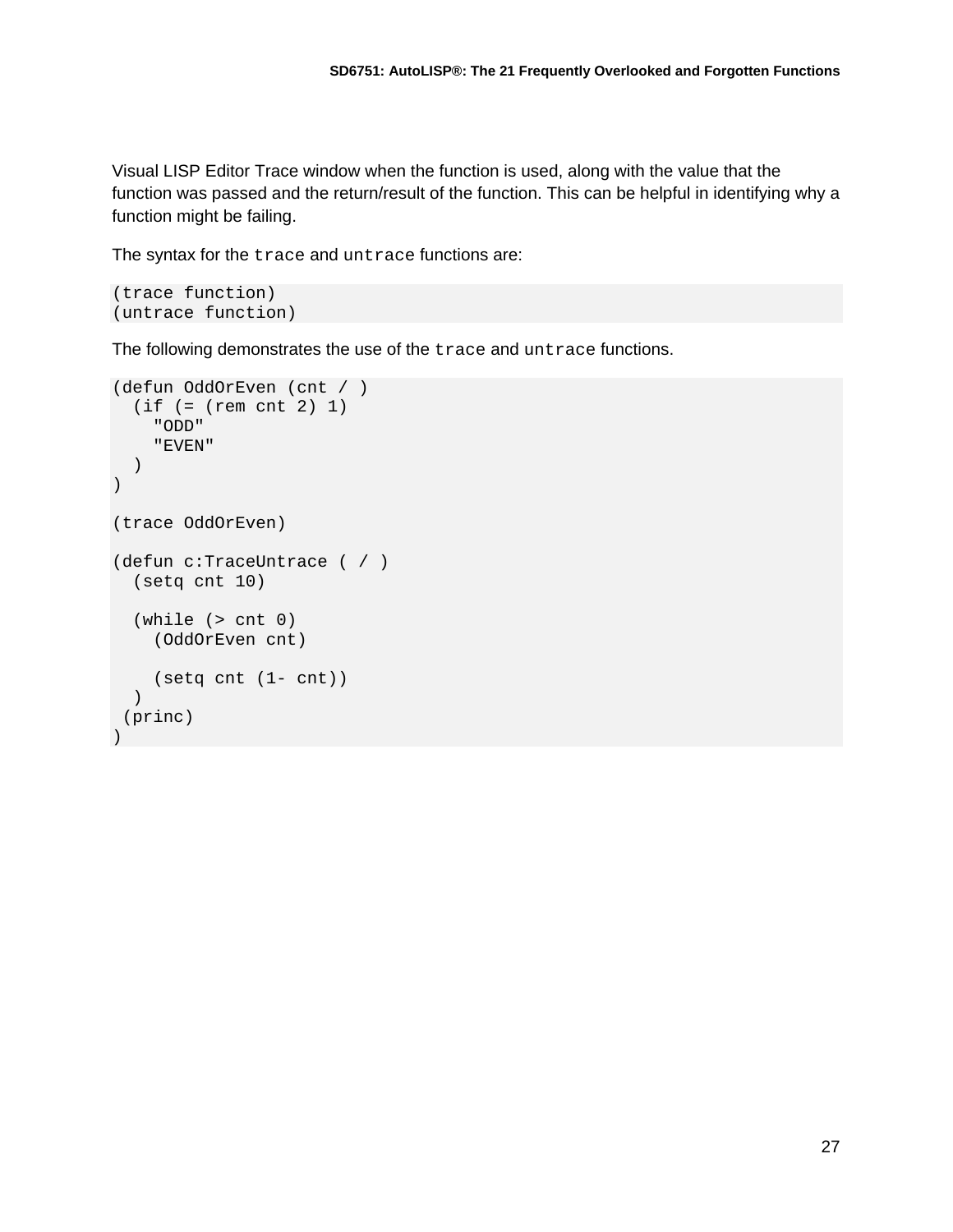The following images show the results of tracing the OddOrEven function in the Command prompt or Visual LISP Trace window.

| $\mathbf{x}$<br>AutoCAD Text Window - Drawing1.dwg $\boxed{\square}$ | $\sum$ Trace<br>$\begin{array}{c c c c c c} \hline \multicolumn{3}{c }{\mathbf{C}} & \multicolumn{3}{c }{\mathbf{C}} & \multicolumn{3}{c }{\mathbf{X}} \end{array}$ |
|----------------------------------------------------------------------|---------------------------------------------------------------------------------------------------------------------------------------------------------------------|
| Edit                                                                 | Entering (ODDOREVEN 10)                                                                                                                                             |
| Command: TRACEUNTRACE                                                | <b>Result: "EUEN"</b>                                                                                                                                               |
| Entering (ODDOREVEN 10)                                              | Entering (ODDOREVEN 9)                                                                                                                                              |
| Result: "EVEN"                                                       | Result: "ODD"                                                                                                                                                       |
| Entering (ODDOREVEN 9)<br>Result: "ODD"                              | Entering (ODDOREVEN 8)                                                                                                                                              |
| Entering (ODDOREVEN 8)                                               | <b>Result: "EVEN"</b>                                                                                                                                               |
| Result: "EVEN"                                                       | Entering (ODDOREVEN 7)                                                                                                                                              |
| Entering (ODDOREVEN 7)                                               | Result: "ODD"                                                                                                                                                       |
| Result: "ODD"                                                        | Entering (ODDOREVEN 6)                                                                                                                                              |
| Entering (ODDOREVEN 6)                                               | <b>Result: "EVEN"</b>                                                                                                                                               |
| Result: "EVEN"                                                       | Entering (ODDOREVEN 5)                                                                                                                                              |
| Entering (ODDOREVEN 5)<br>Result: "ODD"                              | Result: "ODD"                                                                                                                                                       |
| Entering (ODDOREVEN 4)                                               | Entering (ODDOREVEN 4)                                                                                                                                              |
| Result: "EVEN"                                                       | Result: "EVEN"                                                                                                                                                      |
| Entering (ODDOREVEN 3)                                               | Entering (ODDOREVEN 3)                                                                                                                                              |
| "Result: "ODD                                                        | Result: "ODD"                                                                                                                                                       |
| Entering (ODDOREVEN 2)                                               | Entering (ODDOREVEN 2)                                                                                                                                              |
| Result: "EVEN"                                                       | Result: "EVEN"                                                                                                                                                      |
| Entering (ODDOREVEN 1)<br>Result: "ODD"                              | Entering (ODDOREVEN 1)                                                                                                                                              |
|                                                                      | Result: "ODD"                                                                                                                                                       |
| Command:                                                             |                                                                                                                                                                     |
|                                                                      |                                                                                                                                                                     |
| Command:                                                             | лÍ                                                                                                                                                                  |

Last but not least is an interesting function named atoms\_family, not to be confused with the Adams Family. The atoms\_family function can be used to evaluate the AutoLISP environment. The function returns a list containing the functions and variables defined by or exposed to AutoLISP. Using the results generated, you can manipulate the values in the list to identify variables that might need to be declared as local instead of global for your programs or even to see which functions are defined in the current drawing session.

The syntax for the atoms family function is:

#### (atoms\_family *flag [search\_list]*)

The following is example code that demonstrates the use of the  $\alpha$  toms  $f$  function:

```
; Generates a text file that contains information
; about the AutoLISP environment
(defun c:LISPDump ( / afList nSyms nFuncs nCmds nVars
                       lstSyms lstFuncs lstCmds lstVars
                      item fp)
    (setq afList (atoms-family 1))
    (setq nSyms 0 nFuncs 0 nCmds 0 nVars 0
          lstSyms nil lstFuncs nil lstCmds nil lstVars nil)
    (foreach item aflist
```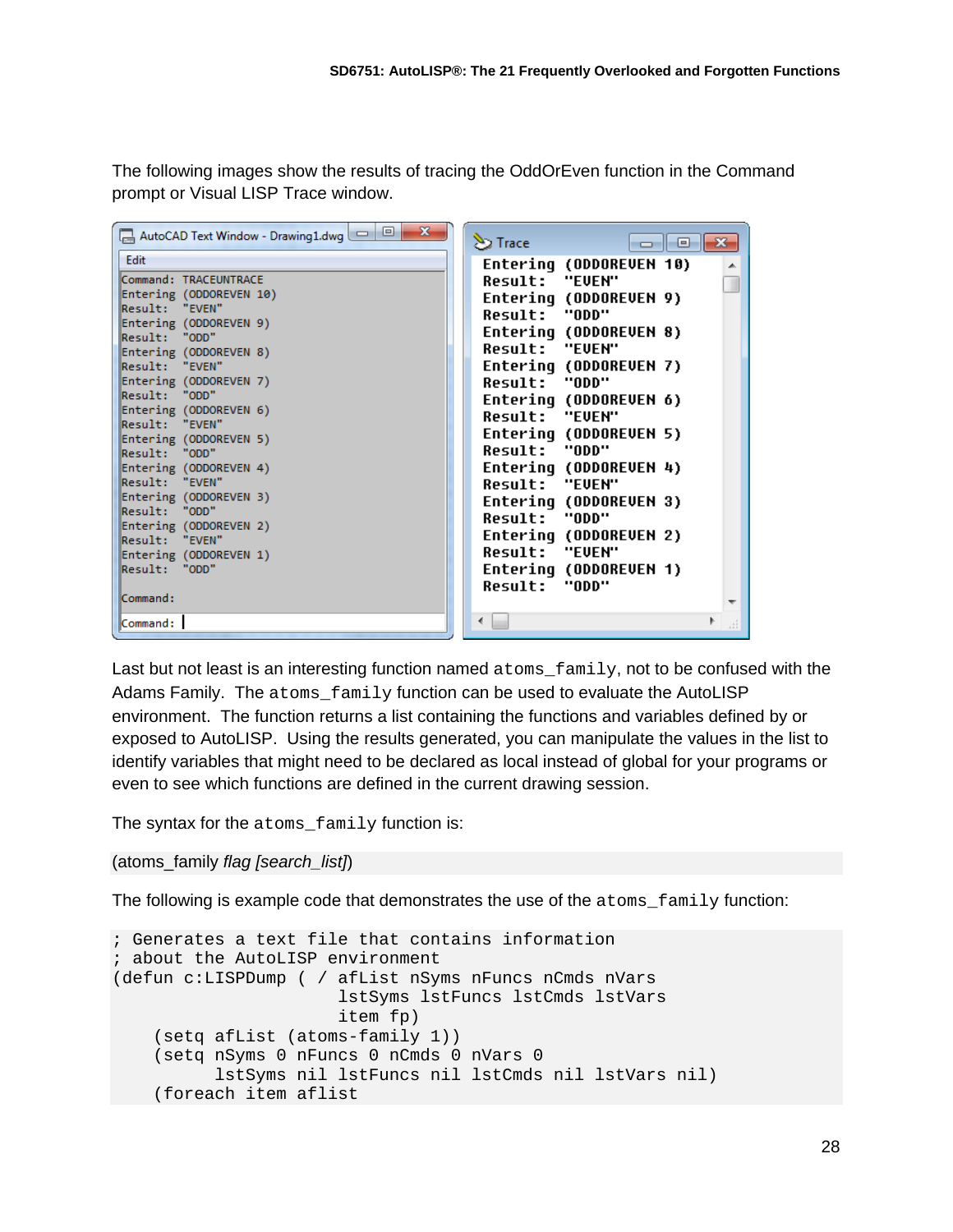```
 (progn
                    (cond
                            ((= (type (eval (read item))) 'SYM)
                                     (progn
                                            (setq nSyms (1+ nSyms))
                                           (if (/= lstSyms nil)
                                                    (setq lstSyms (append lstSyms
                                                                                            (list item)))
                                            (setq lstSyms (list item))
) and the contract of \mathcal{L} ( \mathcal{L} ) and \mathcal{L}) and the contract of \mathcal{L} ( \mathcal{L} ) and \mathcal{L}\sim (b) and (b) and (b) and (b) and (b) and (b) and (b) and (b) and (b) and (b) and (b) and (b) and (b) and (b) and (b) and (b) and (b) and (b) and (b) and (b) and (b) and (b) and (b) and (b) and (b) and (b) and (b) and 
                            ((and (= (type (eval (read item))) 'SUBR)
                                      ( /= (substr (strcase item) 1 2) "C:"))
                                       (progn
                                                (setq nFuncs (1+ nFuncs))
                                               (if (/= lstFuncs nil)
                                                       (setq lstFuncs (append lstFuncs
                                                                                                 (list item)))
                                               (setq lstFuncs (list item))<br>)
 ) 
) and the contract of \mathcal{L} ( \mathcal{L} ) and \mathcal{L}\sim (b) and (b) and (b) and (b) and (b) and (b) and (b) and (b) and (b) and (b) and (b) and (b) and (b) and (b) and (b) and (b) and (b) and (b) and (b) and (b) and (b) and (b) and (b) and (b) and (b) and (b) and (b) and 
                            ((and (= (type (eval (read item))) 'SUBR)
                                      ( = (subset (strcase item) 1 2) "C:") (progn
                                                (if (/= (strcase item)
                                                              (strcase "c:LISPDump"))
                                                       (progn
                                                              (setq nCmds (1+ nCmds))
                                                              (if (/= lstCmds nil)
                                                                      (setq lstCmds (append lstCmds
                                                                                                     (list item)))
                                                             (setq lstCmds (list item))<br>)
) and the contract of \mathcal{L}е производство в село в село в село в село в село в село в село в село в село в село в село в село в село в се<br>В село в село в село в село в село в село в село в село в село в село в село в село в село в село в село в сел
\overline{\phantom{a}}) and the contract of \mathcal{L} ( \mathcal{L} ) and \mathcal{L}\sim (b) and (b) and (b) and (b) and (b) and (b) and (b) and (b) and (b) and (b) and (b) and (b) and (b) and (b) and (b) and (b) and (b) and (b) and (b) and (b) and (b) and (b) and (b) and (b) and (b) and (b) and (b) and 
                            ((or (= (type (eval (read item))) 'REAL)
                                     (= (type (eval (read item))) 'INT)
                                     (= (type (eval (read item))) 'LIST)
                                     (= (type (eval (read item))) 'PICKSET)
                                    (= (type (eval (read item))) 'ENAME)
                                    (= (type (eval (read item))) 'VLA-OBJECT)
                                    (= (type (eval (read item))) 'FILE)
                                    (= (type (eval (read item))) 'VARIANT)
                                    (= (type (eval (read item))) 'STR))
                                            (progn
```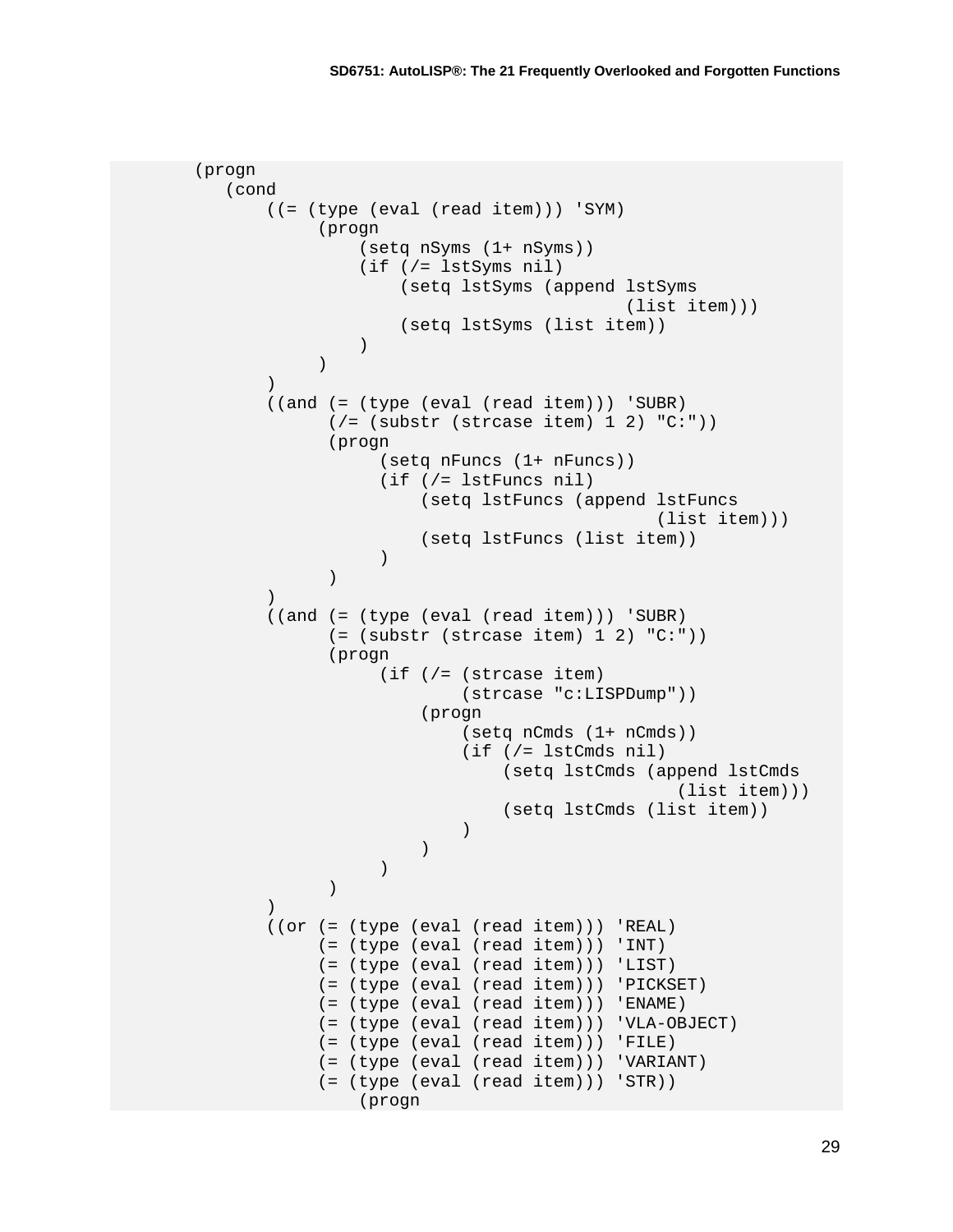```
 (setq nVars (1+ nVars))
                                            (if (/= lstVars nil)
                                                    (setq lstVars (append lstVars
                                                                                     (list item)))
                                                   (setq lstVars (list item))
е производство в селото на селото на селото на селото на селото на селото на селото на селото на селото на сел<br>Селото на селото на селото на селото на селото на селото на селото на селото на селото на селото на селото на
) and the contract of \mathcal{L} ( \mathcal{L} ) and \mathcal{L}\sim (b) and (b) and (b) and (b) and (b) and (b) and (b) and (b) and (b) and (b) and (b) and (b) and (b) and (b) and (b) and (b) and (b) and (b) and (b) and (b) and (b) and (b) and (b) and (b) and (b) and (b) and (b) and 
\overline{\phantom{a}}\overline{\phantom{a}}) ;; Output details about defined Symbols and Functions
       (prompt (strcat "\nAutoLISP Symbols and Functions count: "
                                "\nSymbols - " (itoa nSyms)
                                "\nFunctions - " (itoa nFuncs)
                                "\nGlobal Variables - " (itoa nVars)
                                "\nCommands - " (itoa nCmds))
      \left( \right) (setq fp (open "c:\\LspDumpFile.log" "w"))
       (write-line "Symbols" fp)
       (setq lstSyms (acad_strlsort lstSyms))
       (foreach item lstSyms
             (write-line item fp)
\overline{\phantom{a}} (write-line "" fp)
       (write-line "Functions" fp)
       (setq lstFuncs (acad_strlsort lstFuncs))
       (foreach item lstFuncs
             (write-line item fp)
      \lambda (write-line "" fp)
       (write-line "Global Variables" fp)
       (setq lstVars (acad_strlsort lstVars))
       (foreach item lstVars
             (write-line item fp)
\overline{\phantom{a}} (write-line "" fp)
       (write-line "Commands" fp)
       (setq lstCmds (acad_strlsort lstCmds))
       (foreach item lstCmds
             (write-line item fp)
\overline{\phantom{a}} (close fp)
    (princ)
```
Using the previous example code, you could execute the code twice and then use a utility that can see what the differences are between the two files that are generated. For example, execute the code and rename the output file and then load/execute the LSP functions you want

 $\left( \right)$